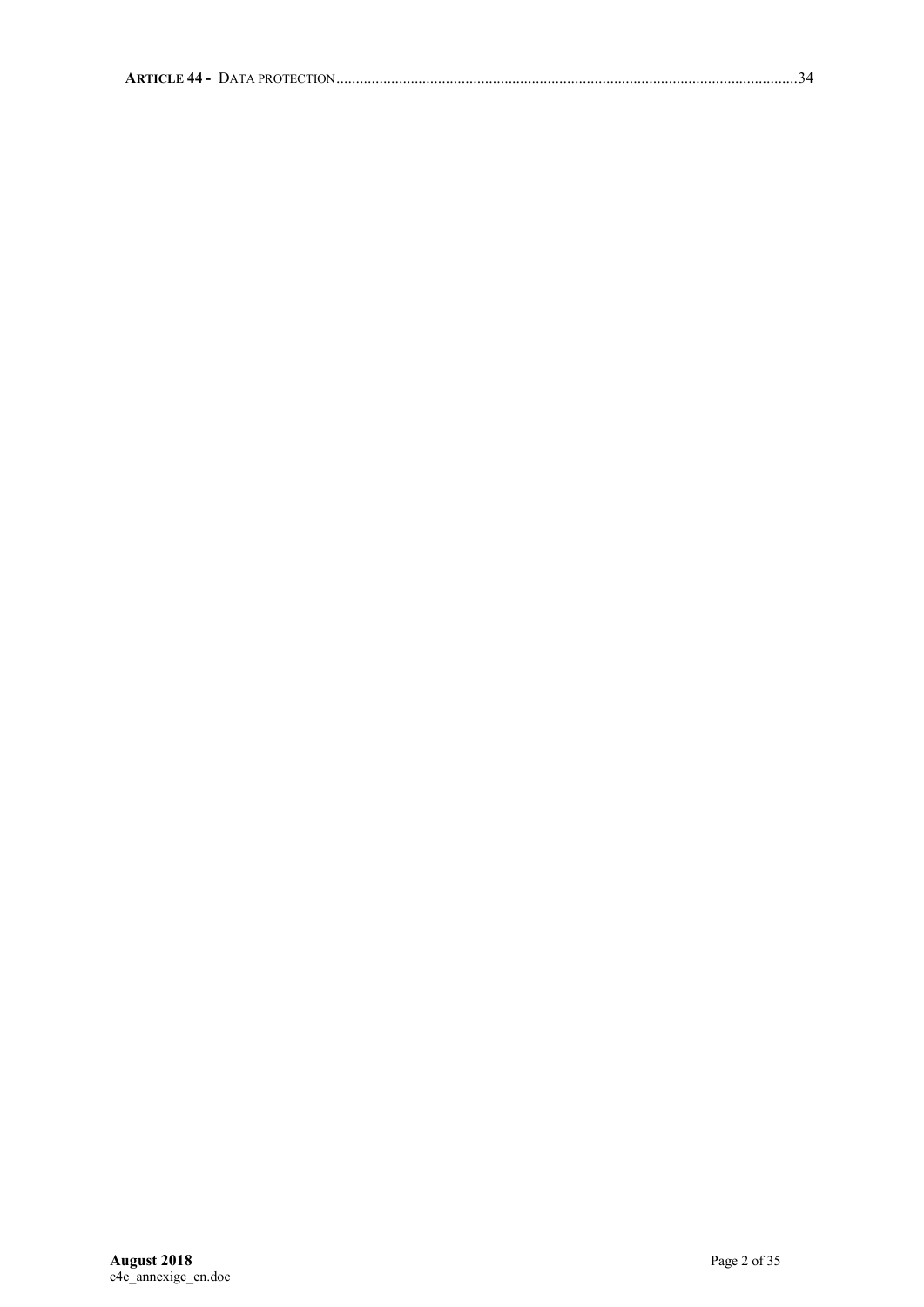# **PRELIMINARY PROVISIONS**

### <span id="page-2-1"></span><span id="page-2-0"></span>**Article 1 - Definitions**

- 1.1. The headings and titles in these general conditions shall not be taken as part thereof or be taken into consideration in the interpretation of the contract.
- 1.2. Where the context so permits, words in the singular shall be deemed to include the plural and vice versa, and words in the masculine shall be deemed to include the feminine and vice versa.
- 1.3. Words designating persons or parties shall include firms and companies and any organisation having legal capacity.
- 1.4. The definitions of the terms used throughout these general conditions are laid down in the 'Glossary of terms', Annex A1a to the practical guide, which forms an integral part of the contract.

### <span id="page-2-2"></span>**Article 2 - Language of the contract**

2.1. The language of the contract and of all communications between the contractor, contracting authority and project manager or their representatives shall be as stated in the special conditions.

### <span id="page-2-3"></span>**Article 3 - Order of precedence of contract documents**

3.1. The order of precedence of the contract documents shall be stated in the contract.

### <span id="page-2-4"></span>**Article 4 - Communications**

- 4.1. Any written communication relating to this contract between the contracting authority or the project manager, and the contractor shall state the contract title and identification number, and shall be sent by post, cable, telex, facsimile transmission, e-mail or personal delivery, to the appropriate addresses designated by the parties for that purpose in the special conditions.
- 4.2. If the sender requires evidence of receipt, it shall state such requirement in its communication and shall demand such evidence of receipt whenever there is a deadline for the receipt of the communication. In any event, the sender shall take all the necessary measures to ensure timely receipt of its communication.
- 4.3. Wherever the contract provides for the giving or issue of any notice, consent, approval, certificate or decision, unless otherwise specified such notice, consent, approval, certificate or decision shall be in writing and the words 'notify', 'consent', 'certify', 'approve' or 'decide' shall be construed accordingly. Any such consent, approval, certificate or decision shall not unreasonably be withheld or delayed.
- 4.4. Any oral instructions or orders shall be confirmed in writing.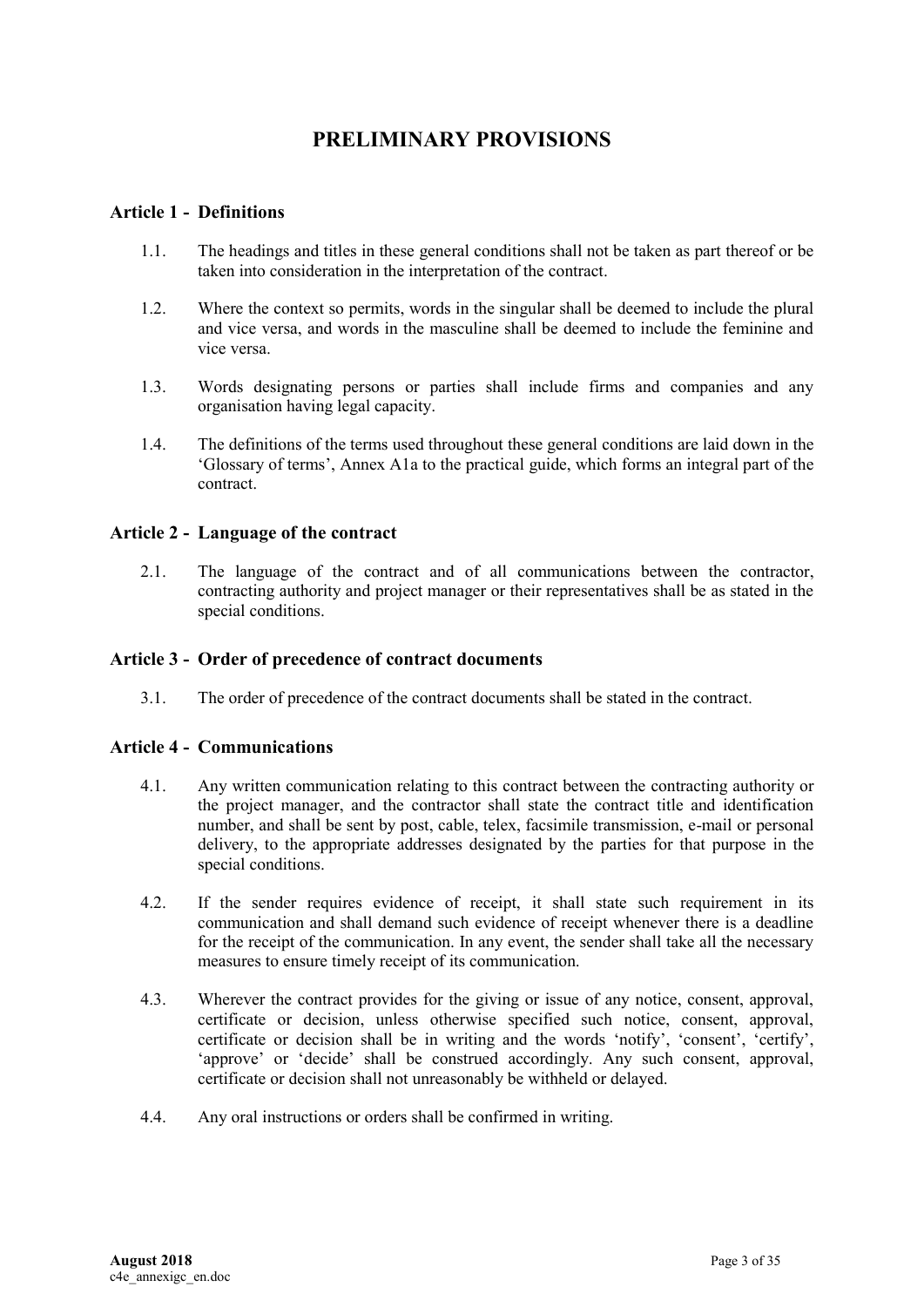### <span id="page-3-0"></span>**Article 5 - Assignment**

- 5.1. An assignment shall be valid only if it is a written agreement by which the contractor transfers its contract or part thereof to a third party.
- 5.2. The contractor shall not, without the prior consent of the contracting authority, assign the contract or any part thereof, or any benefit or interest thereunder, except in the following cases:
	- a) a charge, in favour of the contractor's bankers, of any monies due or to become due under the contract; or
	- b) the assignment to the contractor's insurers of the contractor's right to obtain relief against any other person liable in cases where the insurers have discharged the contractor's loss or liability.
- 5.3. For the purpose of Article 5.2, the approval of an assignment by the contracting authority shall not relieve the contractor of its obligations for the part of the contract already performed or the part not assigned.
- 5.4. If the contractor has assigned the contract without authorisation, the contracting authority may, without formal notice thereof, apply as of right the sanction for breach of contract provided for in Articles 35 and 36.
- 5.5. Assignees shall satisfy the eligibility criteria applicable for the award of the contract and they shall not fall under the exclusion criteria described in the tender dossier.

### <span id="page-3-1"></span>**Article 6 - Subcontracting**

- 6.1. A subcontract shall be valid only if it is a written agreement by which the contractor entrusts performance of a part of the contract to a third party.
- 6.2. The contractor shall request to the contracting authority the authorisation to subcontract. The request must indicate the elements of the contract to be subcontracted and the identity of the subcontractors. The contracting authority shall notify the contractor of its decision within 30 days of receipt of the request, stating reasons should it withhold such authorisation.
- 6.3. Subcontractors shall satisfy the eligibility criteria applicable for the award of the contract. They shall not fall under the exclusion criteria described in the tender dossier and the contractor shall ensure that they are not subject to EU restrictive measures.
- 6.4. No subcontract creates contractual relations between any subcontractor and the contracting authority.
- 6.5. The contractor shall be responsible for the acts, defaults and negligence of its subcontractors and their agents or employees, as if they were the acts, defaults or negligence of the contractor, its agents or employees. The approval by the contracting authority of the subcontracting of any part of the contract or of the subcontractor to perform any part of the tasks shall not relieve the contractor of any of its obligations under the contract.
- 6.6. If a subcontractor has undertaken any continuing obligation extending for a period exceeding that of the warranty period under the contract towards the contractor in respect of the supplies provided by the subcontractor, the contractor must, at any time after the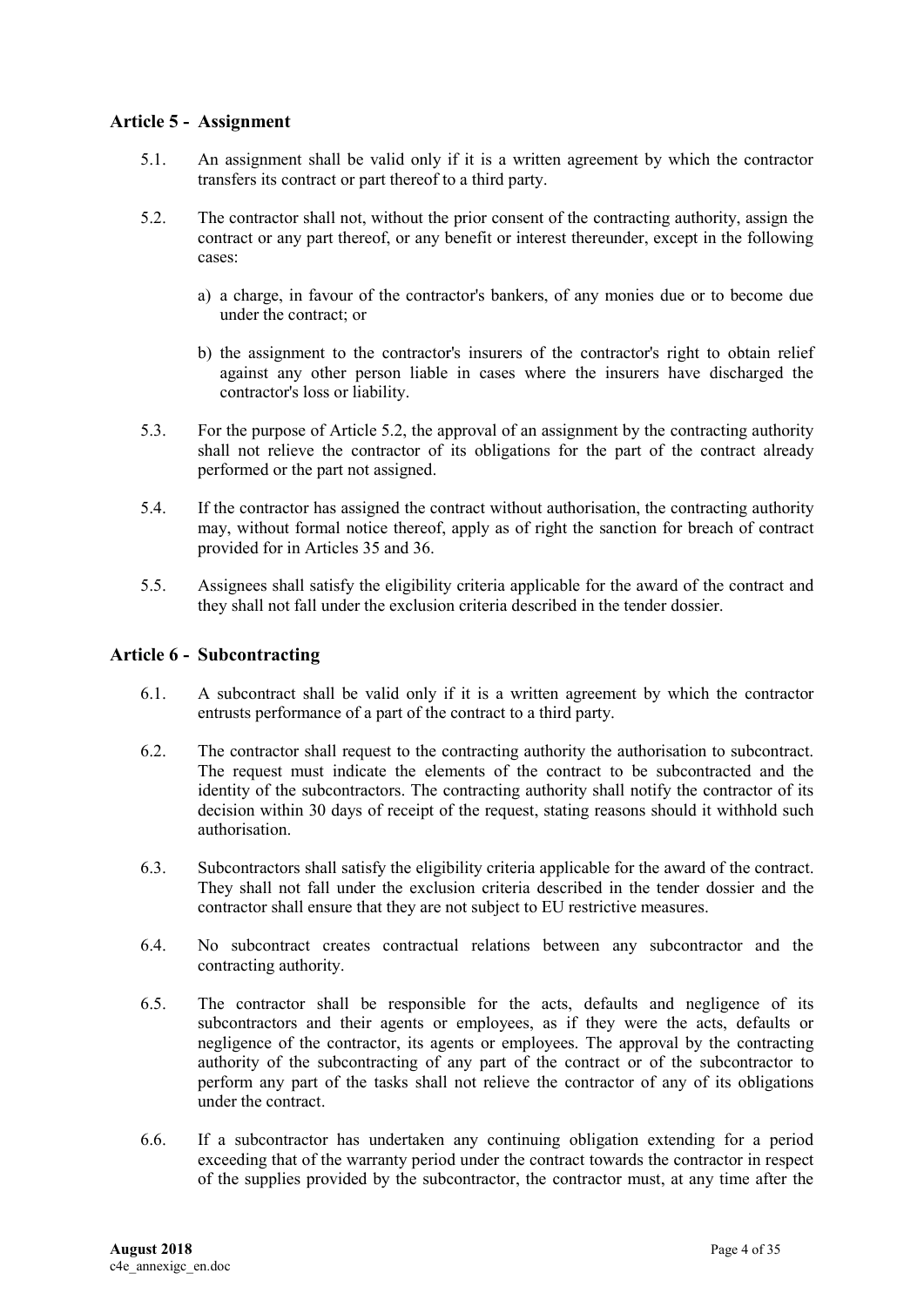expiration of the warranty period, transfer immediately to the contracting authority, at the contracting authority's request and cost, the benefit of such obligation for the unexpired duration thereof.

- 6.7. If the contractor enters into a subcontract without approval, the contracting authority may, without formal notice thereof, apply as of right the sanction for breach of contract provided for in Articles 35 and 36.
- 6.8. If a subcontractor is found by the contracting authority or the project manager to be incompetent in discharging its duties, the contracting authority or the project manager may request the contractor forthwith, either to provide a subcontractor with qualifications and experience acceptable to the contracting authority as a replacement, or to resume the implementation of the tasks itself.

# <span id="page-4-0"></span>**OBLIGATIONS OF THE CONTRACTING AUTHORITY**

### <span id="page-4-1"></span>**Article 7 - Supply of documents**

- 7.1. Save where otherwise provided in the special conditions, within 30 days of the signing of the contract, the contracting authority shall provide the contractor, free of charge, with a copy of the drawings prepared for the implementation of the tasks and a copy of the specifications and other contract documents. The contractor may purchase additional copies of these drawings, specifications and other documents, in so far as they are available. Upon final acceptance, the contractor shall return to the contracting authority all drawings, specifications and other contract documents.
- 7.2. The contracting authority shall co-operate with the contractor to provide information that the latter may reasonably request in order to perform the contract.
- 7.3. The contracting authority shall notify the contractor of the name and address of the project manager.
- 7.4. Unless it is necessary for the purposes of the contract, the drawings, specifications and other documents provided by the contracting authority shall not be used or communicated to a third party by the contractor without the prior consent of the contracting authority.
- 7.5. The project manager shall have authority to issue to the contractor administrative orders incorporating such supplementary documents and instructions as are necessary for the proper execution of the contract and the remedying of any defects therein.
- 7.6. The special conditions must indicate the procedure used, if necessary, by the contracting authority and the project manager to approve drawings and other documents provided by the contractor.

### <span id="page-4-2"></span>**Article 8 - Assistance with local regulations**

8.1. The contractor may request the assistance of the contracting authority in obtaining copies of laws, regulations and information on local customs, orders or bye-laws of the country where the supplies are to be delivered which may affect the contractor in the performance of its obligations under the contract. The contracting authority may provide the assistance requested to the contractor at the contractor's cost.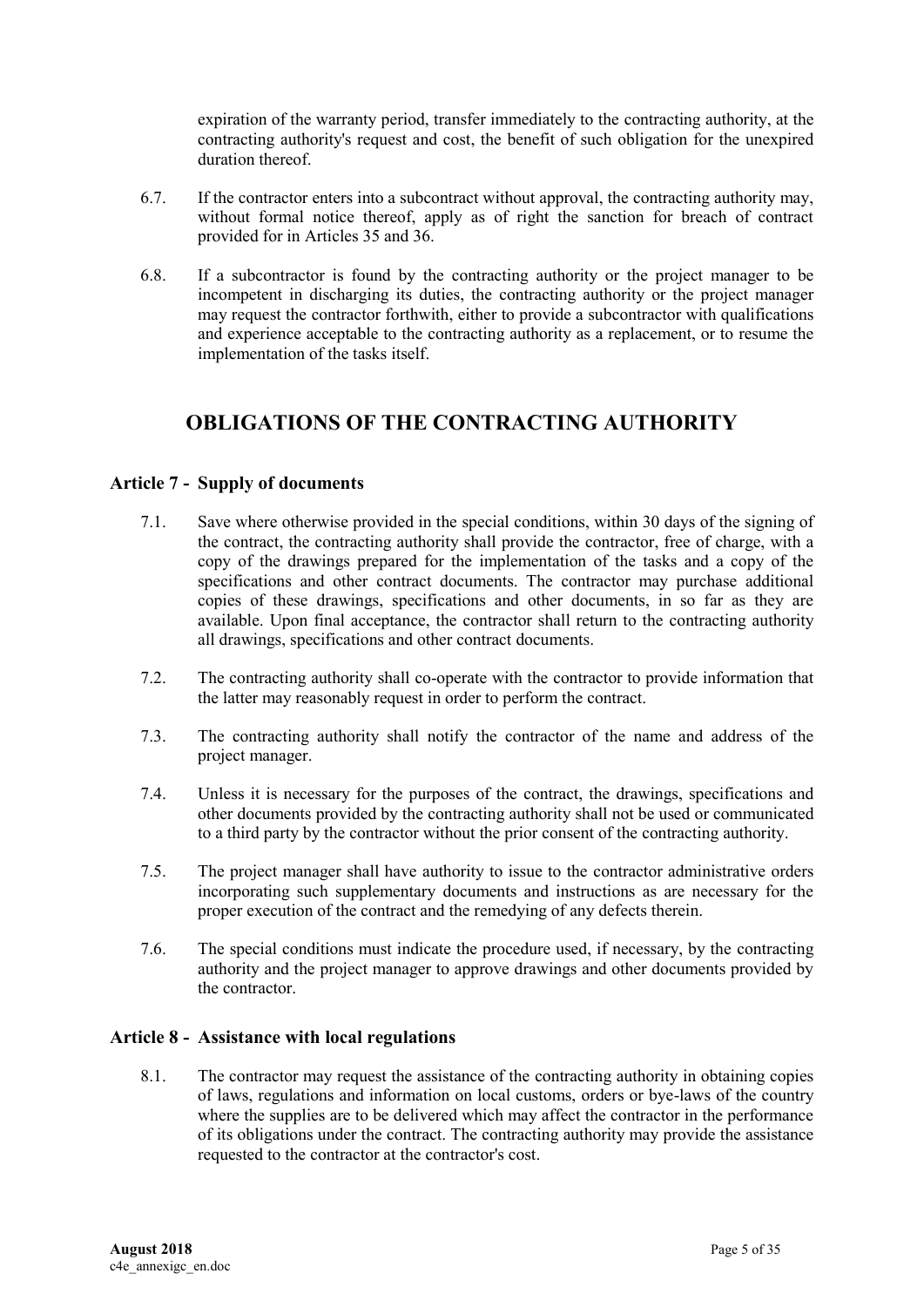- 8.2. The contractor shall duly notify the contracting authority of details of the supplies so that the contracting authority can obtain the requisite permits or import licences.
- 8.3. The contracting authority will undertake to obtain, in accordance with the special conditions, the requisite permits or import licences within a reasonable period, taking account of the implementation dates for the tasks.
- 8.4. Subject to the provisions of the laws and regulations on foreign labour of the country in which the supplies are to be delivered, the contracting authority provides reasonable assistance to the contractor, at its request, for its application for any visas and permits required by the law of the country in which the supplies are to be delivered, including work and residence permits, for the personnel whose services the contractor and the contracting authority consider necessary, as well as residence permits for their families.

# **OBLIGATIONS OF THE CONTRACTOR**

### <span id="page-5-1"></span><span id="page-5-0"></span>**Article 9 - General obligations**

- 9.1. The contractor shall execute the contract with due care, efficiency and diligence in accordance with the best professional practice.
- 9.2. The contractor shall, in accordance with the provisions of the contract, design, manufacture, deliver to site, erect, test and commission the supplies and carry out any other work including the remedying of any defects in the supplies. The contractor shall also provide all necessary equipment, supervision, labour and facilities required for the implementation of the tasks.
- 9.3. The contractor shall comply with administrative orders given by the project manager. Where the contractor considers that the requirement of an administrative order goes beyond the scope of the contract, it shall, give notice with reasons to the project manager. If the contractor fails to notify within 30 days period after receipt thereof, he shall be barred from so doing. Execution of the administrative order shall not be suspended because of this notice.
- 9.4. The contractor shall supply, without delay, any information and documents to the contracting authority and the European Commission upon request, regarding the conditions in which the contract is being executed.
- 9.5. The contractor shall respect and abide by all laws and regulations in force in the country where the supplies are to be delivered and shall ensure that its personnel, their dependants, and its local employees also respect and abide by all such laws and regulations. The contractor shall indemnify the contracting authority against any claims and proceedings arising from any infringement by the contractor, its employees and their dependants of such laws and regulations.
- 9.6. Should any unforeseen event, action or omission directly or indirectly hamper performance of the contract, either partially or totally, the contractor shall immediately and at its own initiative record it and report it to the contracting authority. The report shall include a description of the problem and an indication of the date on which it started and of the remedial action taken by the contractor to ensure full compliance with its obligations under the contract. In such event the contractor shall give priority to solving the problem rather than determining liability.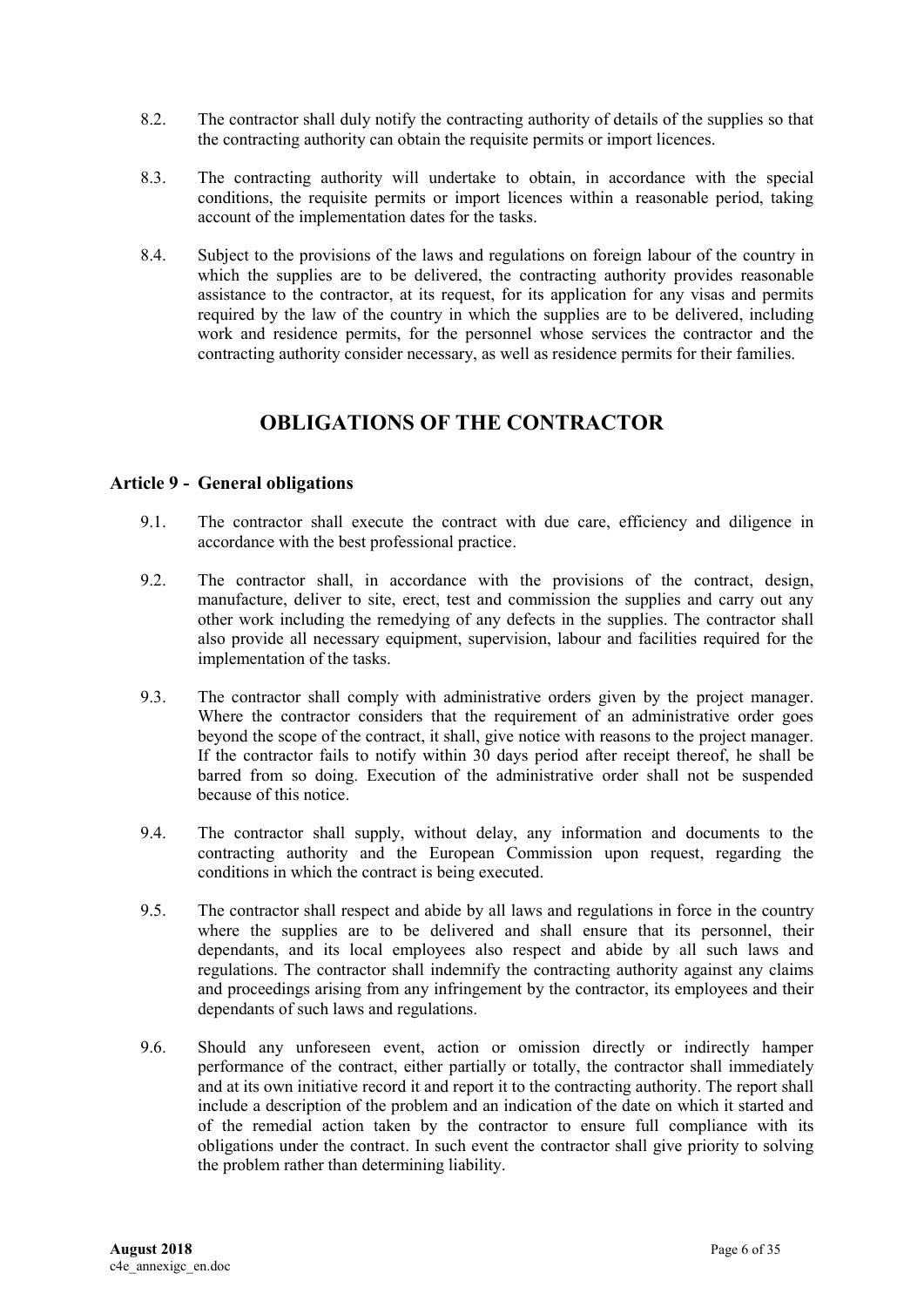- 9.7. Subject to Article 9.9, the contractor undertakes to treat in the strictest confidence and not make use of or divulge to third parties any information or documents which are linked to the performance of the contract without the prior consent of the contracting authority. The contractor shall continue to be bound by this undertaking after completion of the tasks and shall obtain from each member of its staff the same undertaking. However, use of the contract's reference for marketing or tendering purposes does not require prior approval of the contracting authority, except where the contracting authority declares the contract to be confidential.
- 9.8. If the contractor is a joint venture or a consortium of two or more persons, all such persons shall be jointly and severally bound in respect of the obligations under the contract, including any recoverable amount. The person designated by the consortium to act on its behalf for the purposes of the contract shall have the authority to bind the consortium and is the sole interlocutor for all contractual and financial aspects. The composition or the constitution of the joint venture or consortium shall not be altered without the prior consent of the contracting authority. Any alteration of the composition of the consortium without the prior consent of the contracting authority may result in the termination of the contract.
- 9.9. Save where the European Commission requests or agrees otherwise, the contractor shall ensure the highest visibility to the financial contribution of the European Union. To ensure such publicity the contractor shall implement among other actions the specific activities described in the special conditions. All measures must comply with the rules in the Communication and Visibility Manual for EU External Actions published by the European Commission.
- 9.10. Any records shall be kept for a 7-year period after the final payment made under the contract. In case of failure to maintain such records the contracting authority may, without formal notice thereof, apply as of right the sanction for breach of contract provided for in Articles 35 and 36.

### **Article 9a - Code of conduct**

9a.1 The contractor shall at all times act impartially and as a faithful adviser in accordance with the code of conduct of its profession. It shall refrain from making public statements about the project without the prior approval of the contracting authority. It shall not commit the contracting authority in any way without its prior consent and shall, where appropriate, make this obligation clear to third parties.

Physical abuse or punishment, or threats of physical abuse, sexual abuse or exploitation, harassment and verbal abuse, as well as other forms of intimidation shall be prohibited. The contractor shall also provide to inform the contracting authority of any breach of ethical standards or code of conduct as set in the present Article. In case the contractor is aware of any violations of the abovementioned standards he shall report in writing within 30 days to the contracting authority

- 9a.2 The contractor and its staff shall respect human rights.
- 9a.3 The contractor shall respect environmental legislation applicable in the country where the supplies have to be delivered and internationally agreed core labour standards, i.e. the ILO core labour standards, conventions on freedom of association and collective bargaining, elimination of forced and compulsory labour, elimination of discrimination in respect of employment and occupation, and the abolition of child labour, as well as applicable obligations established by these conventions: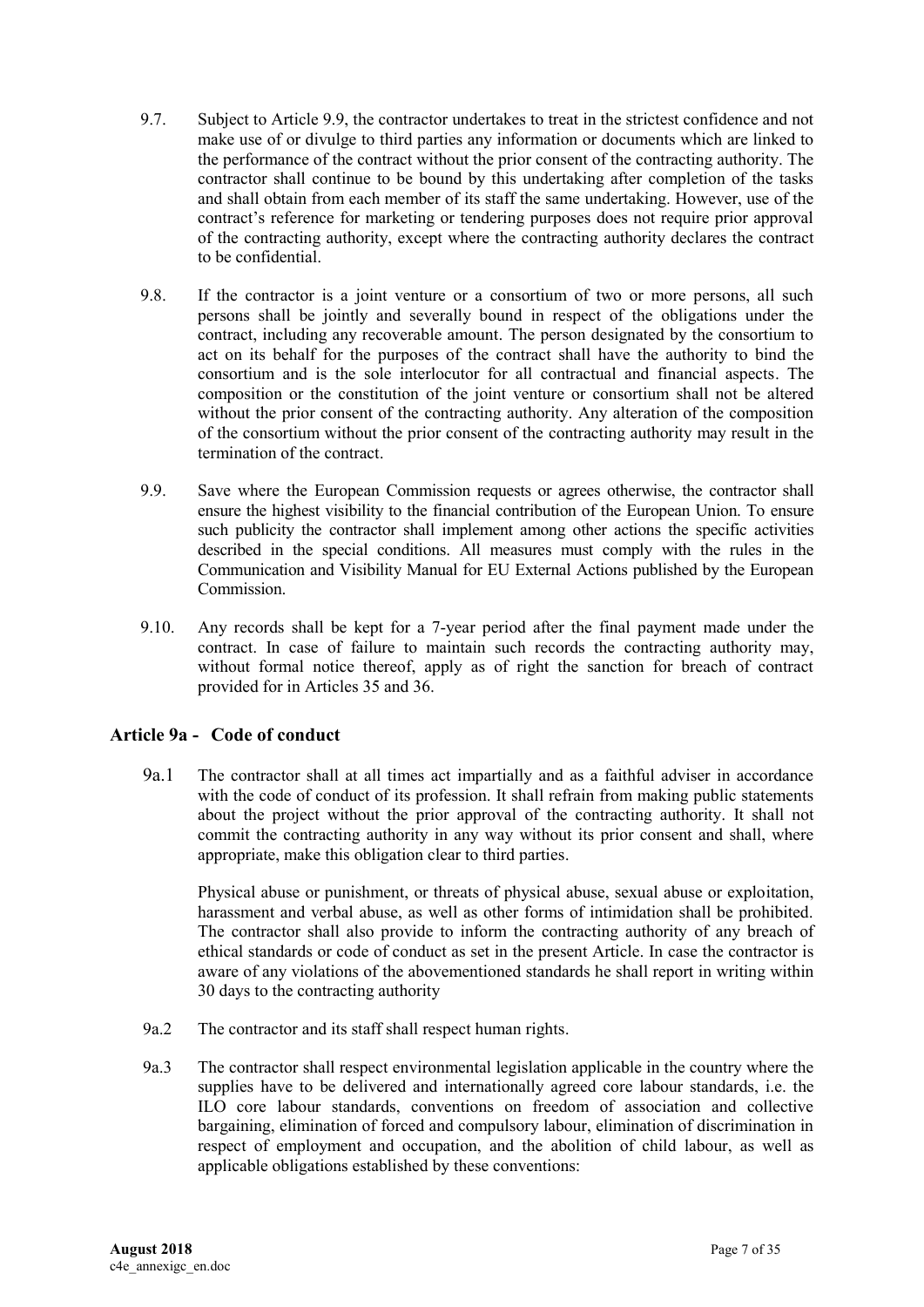- Vienna Convention for the protection of the Ozone Layer and its Montreal Protocol on substances that deplete the Ozone Layer;
- Basel Convention on the Control of Transboundary Movements of Hazardous Wastes and their Disposal (Basel Convention);
- Stockholm Convention on Persistent Organic Pollutants (Stockholm POPs Convention);
- Convention on the Prior Informed Consent Procedure for Certain Hazardous Chemicals and Pesticides in International Trade (UNEP/FAO) (The PIC Convention) Rotterdam, 10 September 1998, and its 3 regional Protocols.
- 9.a.4 The contractor or any of its subcontractors, agents or personnel shall not abuse of its entrusted power for private gain. The contractor or any of its subcontractors, agents or personnel shall not receive or agree to receive from any person or offer or agree to give to any person or procure for any person, gift, gratuity, commission or consideration of any kind as an inducement or reward for performing or refraining from any act relating to the performance of the contract or for showing favour or disfavour to any person in relation to the contract. The contractor shall comply with all applicable laws and regulations and codes relating to anti-bribery and anti-corruption.
- 9.a.5 The payments to the contractor under the contract shall constitute the only income or benefit it may derive in connection with the contract. The contractor and its staff must not exercise any activity or receive any advantage inconsistent with their obligations under the contract.
- 9a.6 The execution of the contract shall not give rise to unusual commercial expenses. Unusual commercial expenses are commissions not mentioned in the contract or not stemming from a properly concluded contract referring to the contract, commissions not paid in return for any actual and legitimate service, commissions remitted to a tax haven, commissions paid to a recipient who is not clearly identified or commission paid to a company which has every appearance of being a front company. The European Commission may carry out documentary or on-the-spot checks it deems necessary to find evidence in case of suspected unusual commercial expenses.

 The respect of the code of conduct set out in the present Article constitutes a contractual obligation. Failure to comply with the code of conduct is always deemed to be a breach of the contract under Article 35 of the General Conditions. In addition, failure to comply with the provision set out in the present Article can be qualified as grave professional misconduct that may lead either to suspension or termination of the contract, without prejudice to the application of administrative sanctions including exclusion from participation in future contract award procedures.

### **Article 9b Conflict of interest**

9.b.1 The contractor shall take all necessary measures to prevent or end any situation that could compromise the impartial and objective performance of the contract. Such conflict of interests could arise in particular as a result of economic interest, political or national affinity, family or emotional ties, or any other relevant connection or shared interest. Any conflict of interests which may arise during performance of the contract shall be notified to the contracting authority without delay. In the event of such conflict, the contractor shall immediately take all necessary steps to resolve it.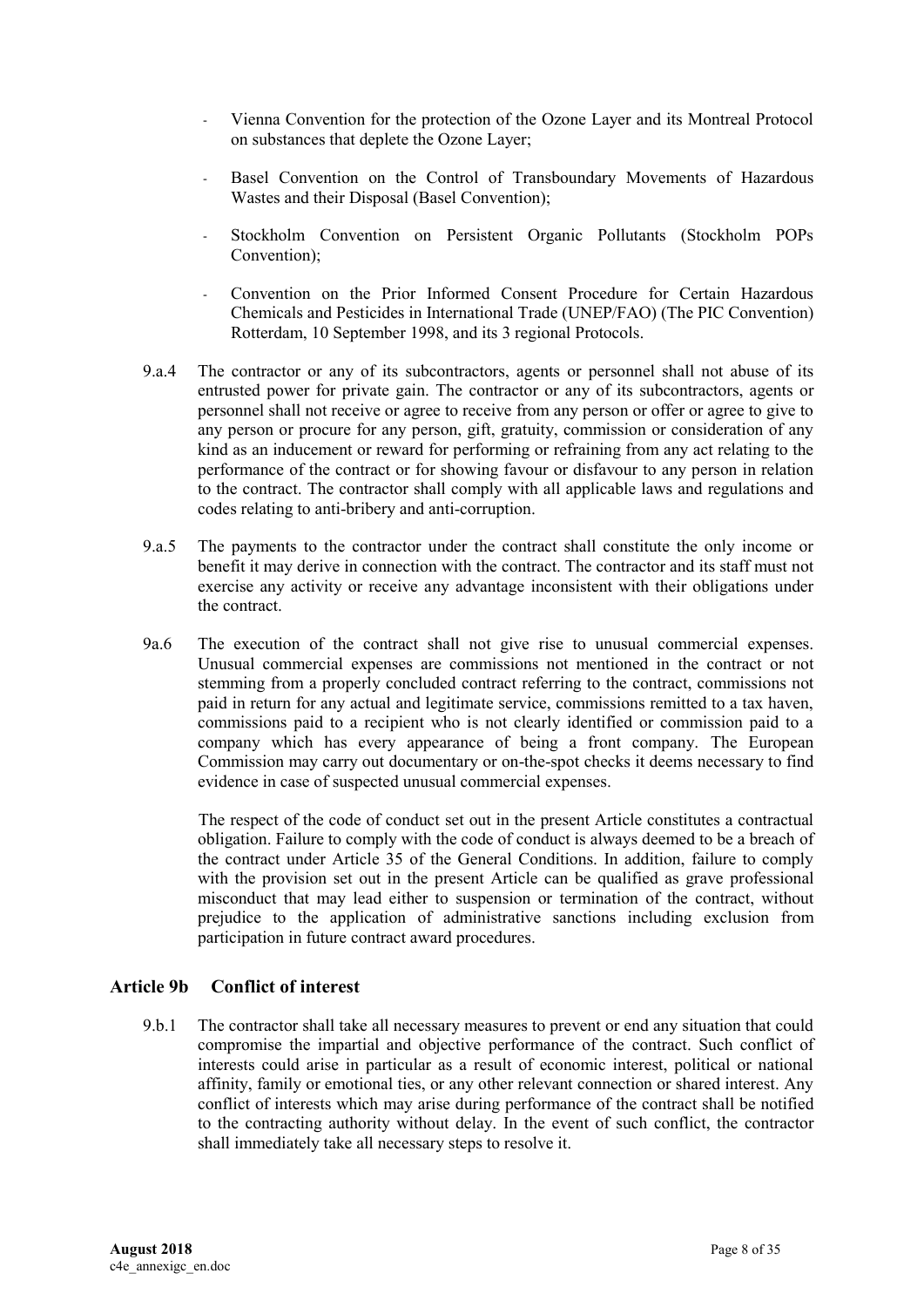- 9.b.2 The contracting authority reserves the right to verify that such measures are adequate and may require additional measures to be taken if necessary. The contractor shall ensure that its staff, including its management, is not placed in a situation which could give rise to conflict of interests. Without prejudice to its obligation under the contract, the contractor shall replace, immediately and without compensation from the contracting authority, any member of its staff exposed to such a situation.
- 9.b.3 The contractor shall refrain from any contact which would compromise its independence or that of its personnel.
- 9.b.4 The contractor shall limit its role in connection with the project to the provision of the supplies described in the contract.
- 9.b.5 The contractor and anyone working under its authority or control in the performance of the contract or on any other activity may be excluded from access to other EU budget/EDF funds available under the same project. However, if the contractor is able to prove that his involvement in previous stage of the project does not constitute unfair competition, he may participate, subject to prior approvail of the contracting authority.

### <span id="page-8-0"></span>**Article 10 - Origin**

- 10.1. All goods shall have their origin in any eligible source country as defined in the instructions to tenderers and the special conditions.
- 10.2. The contractor must certify that the goods tendered comply with this requirement, specifying their countries of origin. It may be required to provide more detailed information in this respect.
- 10.3. The contractor shall document the origin at the time of provisional acceptance. Failure to comply with this obligation may lead, after formal notice, to termination of the contract and/or suspension of payment.

#### <span id="page-8-1"></span>**Article 11 - Performance guarantee**

- 11.1. The contractor shall, together with the return of the countersigned contract, furnish to the contracting authority with a guarantee for the full and proper execution of the contract. The amount of the guarantee shall be as specified in the special conditions. It shall be in the range of 5 and 10% of the total contract price, including any amounts stipulated in addenda to the contract.
- 11.2. The performance guarantee shall be held against payment to the contracting authority for any loss resulting from the contractor's failure to perform its contractual obligations under the contract.
- 11.3. The performance guarantee shall be in the format provided for in the contract and may be provided in the form of a bank guarantee, a banker's draft, a certified cheque, a bond provided by an insurance and/or bonding company, an irrevocable letter of credit or a cash deposit made with the contracting authority. If the performance guarantee is to be provided in the form of a bank guarantee, a banker's draft, a certified cheque or a bond, it shall be issued by a bank or bonding and/or insurance company approved by the contracting authority.
- 11.4. The performance guarantee shall be denominated in the currency in which the contract is payable. No payments shall be made in favour of the contractor prior to the provision of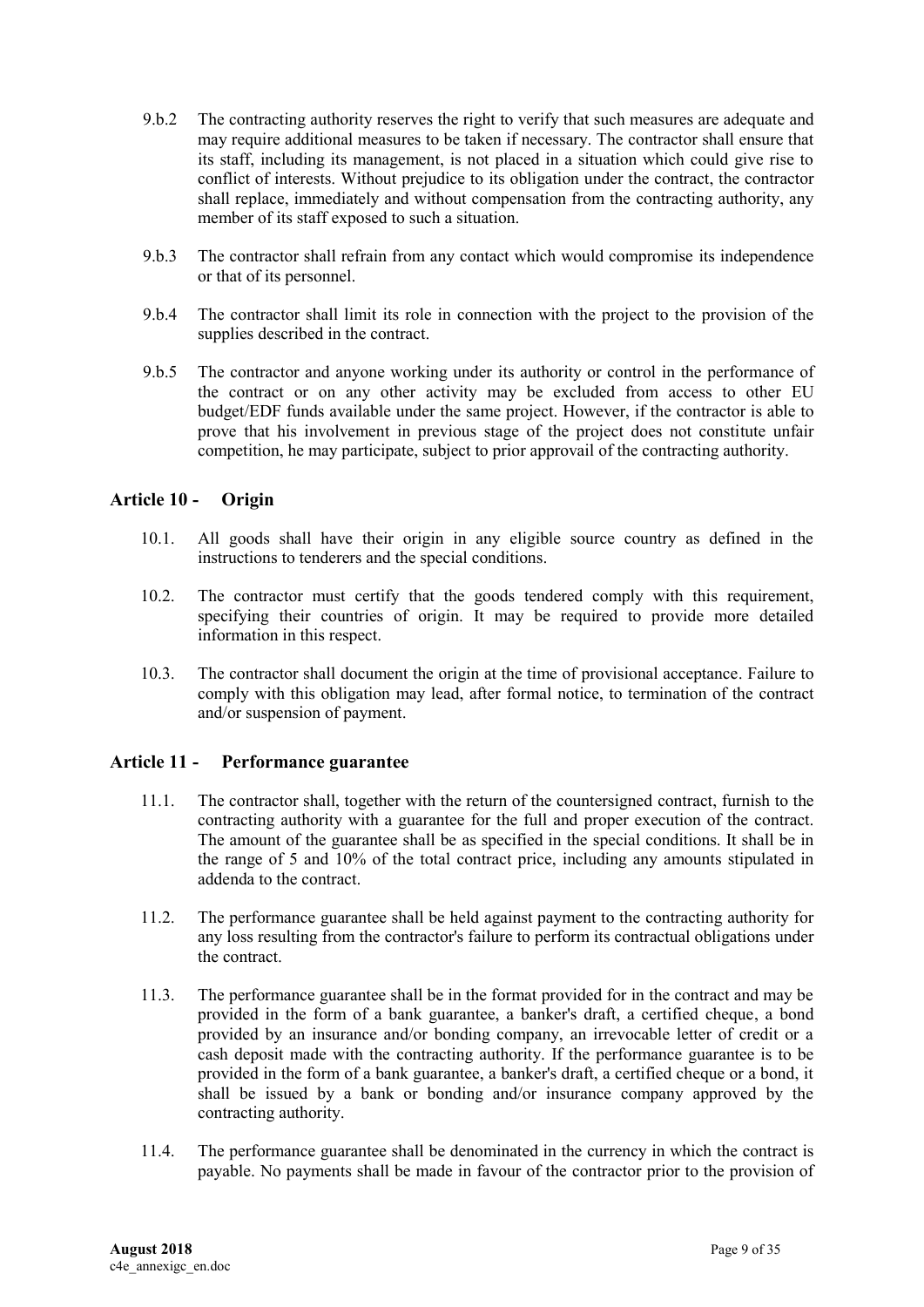the guarantee. The guarantee shall continue to remain valid until the contract has been fully and properly performed.

- 11.5. During the execution of the contract, if the natural or legal person providing the guarantee (i) is not able or willing to abide by its commitments, (ii) is not authorised to issue guarantees to contracting authorities, or (iii) appears not to be financially reliable, the guarantee shall be replaced. The contracting authority shall give formal notice to the contractor to provide a new guarantee on the same terms as the previous one. Should the contractor fail to provide a new guarantee, the contracting authority may terminate the contract.
- 11.6. The contracting authority shall demand payment from the guarantee of all sums for which the guarantor is liable under the guarantee due to the contractor's default under the contract, in accordance with the terms of the guarantee and up to the value thereof. The guarantor shall, without delay, pay those sums upon demand from the contracting authority and may not raise any objection for any reason whatsoever. Prior to making any claim under the performance guarantee, the contracting authority shall notify the contractor stating the nature of the default in respect of which the claim is to be made.
- 11.7. Unless the special conditions provide otherwise, the performance guarantee shall be released within 60 days of the issuing of the signed final acceptance certificate for its total amount except for amounts which are the subject of amicable settlement, arbitration or litigation.

### <span id="page-9-0"></span>**Article 12 - Liabilities and insurance**

12.1. Liabilities

The liability rules described below are without prejudice to the possible application of international conventions on the carriage of goods.

a) Liability for damage to supplies

Without prejudice to Article 32 (warranty obligations) and Article 38 (force majeure), the contractor shall assume (i) full responsibility for maintaining the integrity of the supplies and (ii) the risk of loss and damage, whatever their cause, until the final acceptance as foreseen in Article 34.

Compensation for damage to the supplies resulting from the contractor's liability in respect of the contracting authority is capped at an amount equal to one million euros if the contract value is less than or equal to one million euros. If the contract value is greater than one million euros, compensation for damages resulting from the contractor's liability shall be capped to the contract value.

However, compensation for loss or damage resulting from fraud or gross negligence of the contractor, its staff, its subcontractors and any person for which the contractor is answerable, can in no case be capped.

b) Contractor's liability in respect of the contracting authority

At any time, the contractor shall be responsible for and shall indemnify the contracting authority for any damage caused to the contracting authority by the contractor, its staff, its subcontractors and any person for which the contractor is answerable.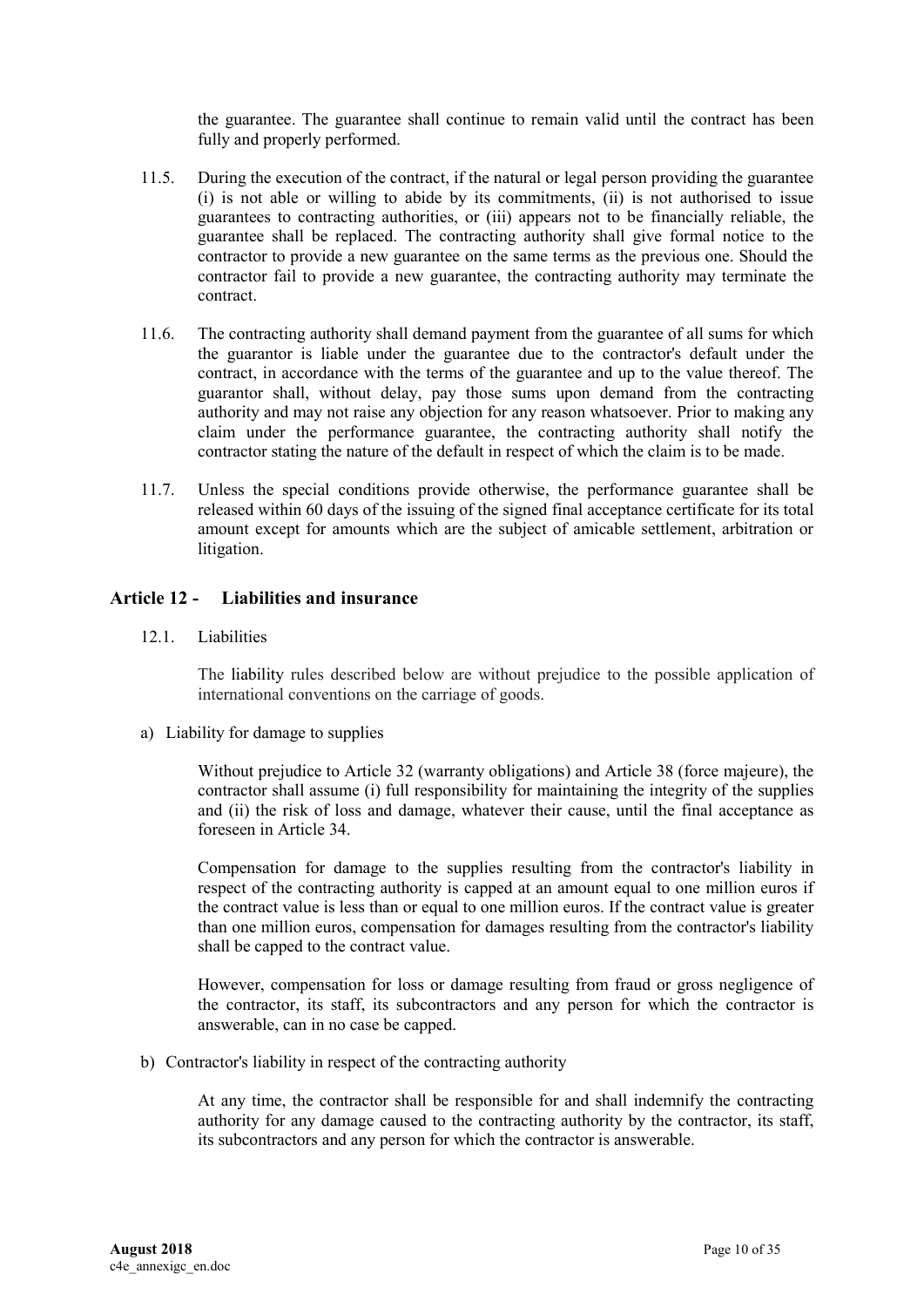Compensation for damage resulting from the contractor's liability in respect of the contracting authority is capped at an amount equal to one million euros if the contract value is less than or equal to one million euros. If the contract value is greater than one million euros, compensation for damages resulting from the contractor's liability shall be capped to the contract value.

However, compensation for loss or damage resulting from the contractor's liability in case of bodily injury, including death, can in no case be capped. The same applies to compensation for any damages of any kind resulting from fraud or gross negligence of the contractor, its staff, its subcontractors and any person for which the contractor is answerable.

c) Contractor's liability in respect of third parties

The contractor shall, at its own expense, indemnify, protect and defend, the contracting authority, its agents and employees, from and against all actions, claims, losses or damage, direct or indirect, of whatever nature (hereinafter 'claim(s)') arising from any act or omission by the contractor, its staff, its subcontractors and/or any person for which the contractor is answerable, in the performance of its duties.

The contracting authority must notify any third party claim to the contractor as soon as possible after the contracting authority becomes aware of them.

If the contracting authority chooses to challenge and defend itself against the claim(s), the contractor shall bear the reasonable costs of defence incurred by the contracting authority, its agents and employees.

Under these general conditions, the agents and employees of the contracting authority, as well as the contractor's staff, its subcontractors and any person for which the contractor is answerable are considered to be third parties.

The contractor shall treat all claims in close consultation with the contracting authority

Any settlement or agreement settling a claim requires the prior express consent of the contracting authority and the contractor.

- 12.2. Insurance
- a) Insurance general issues

At the latest together with the return of the countersigned contract, and for the period of implementation of the tasks, the contractor shall ensure that itself, its staff, its subcontractors and any person for which the contractor is answerable, are adequately insured with insurance companies recognized on the international insurance market, unless the contracting authority has given its express written consent on a specific insurance company.

At the latest together with the return of the countersigned contract, the contractor shall provide the contracting authority with all cover notes and/or certificates of insurance showing that the contractor's obligations relating to insurance are fully respected. The contractor shall submit without delay, whenever the contracting authority or the project manager so requests, an updated version of the cover notes and/or certificates of insurance.

The contractor shall obtain from the insurers that they commit to personally and directly inform the contracting authority of any event likely to reduce, cancel or alter in any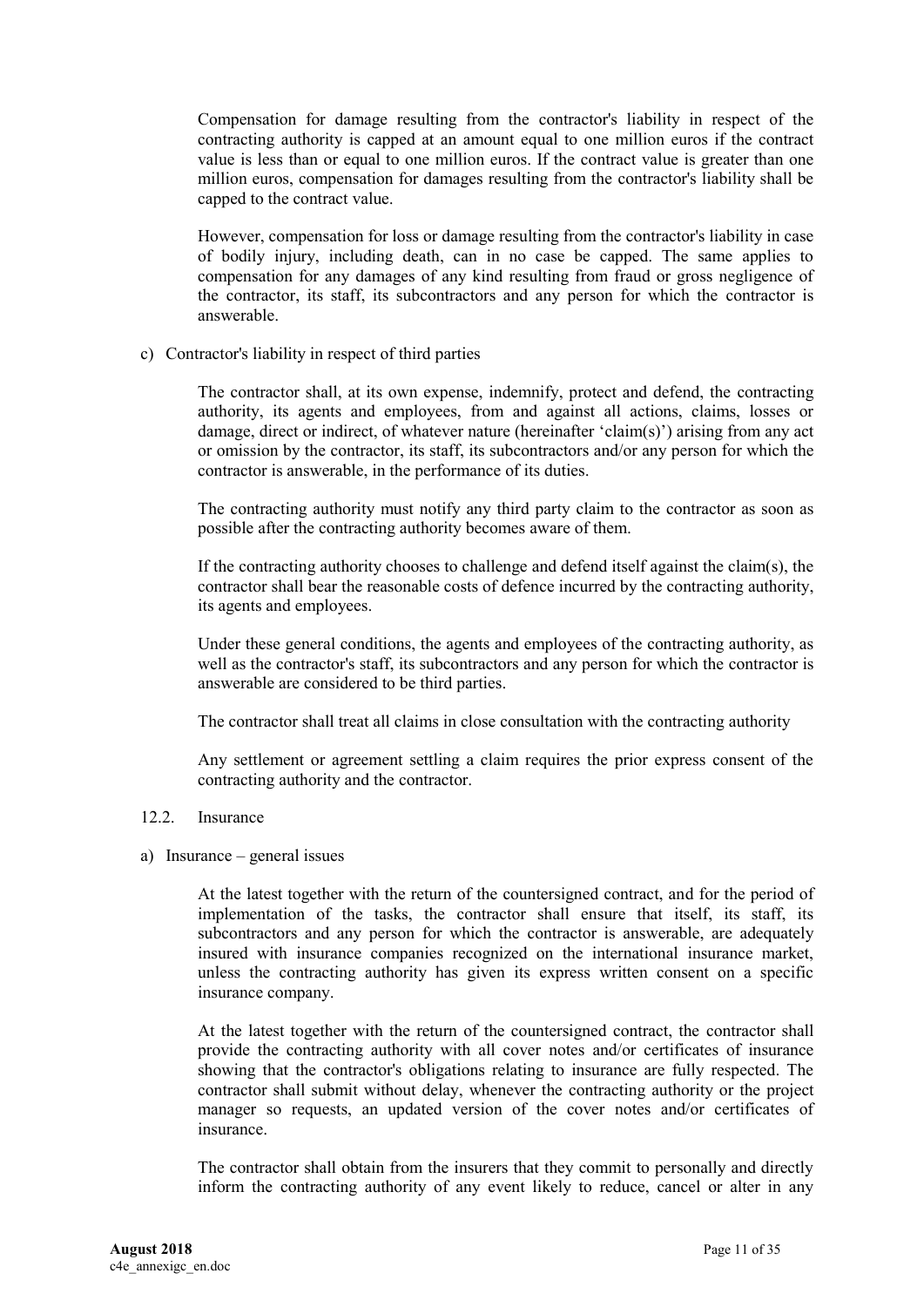manner whatsoever, that coverage. The insurers shall deliver this information as quickly as possible, and in any event at least thirty (30) days before the reduction, cancellation or alteration of the cover is effective. The contracting authority reserves the right to indemnify the insurer in case the contractor fails to pay the premium, without prejudice to the contracting authority's right to recover the amount of the premium it paid, and to subsequently seek compensation for its possible resulting damage.

Whenever possible, the contractor shall ensure that the subscribed insurance contracts contain a waiver of recourse in favour of the contracting authority, its agents and employees.

The purchase of adequate insurances by the contractor shall in no case exempt it from its statutory and/or contractual liabilities.

The contractor shall fully bear the consequences of a total or partial lack of coverage, and to the full discharge of the contracting authority.

The contractor shall ensure that its staff, its subcontractors and any person for which the contractor is answerable comply with the same insurance requirements imposed to it under this contract. In case of default of insurance or inadequate insurance of its staff, its subcontractors or any person for which the contractor is answerable, the contractor shall indemnify the contracting authority from all consequences resulting therefrom.

Under its own responsibility and without prejudice to the obligation to take out all insurance covering its obligations under this contract, the contractor shall ensure that all compulsory insurances are subscribed in compliance with the laws and regulations in force in the country in which the duties are to be performed. It shall also ensure that all possible statutory obligations applying to the coverage are complied with.

The contracting authority shall not bear any liability for the assessment and adequacy of insurance policies taken out by the contractor with its contractual and/or statutory obligations.

b) Insurance – Specific issues

The contractor shall take out all insurance necessary to cover its liability, both with regard to its professional liability and its liability as provided under Article 12.1 'Liabilities'. The contractor shall in particular subscribe a products and after delivery insurance.

Depending on the nature of the contractor's obligations, the contracting authority may require that the carriage of supplies be covered by a 'transportation' insurance policy; the conditions of which may be specified in the special conditions, which may also specify other types of insurance to be taken out by the contractor. This insurance shall in particular cover the loading, intermediate storage, unloading, including stowage and protection, if such operations are included in the contract.

### <span id="page-11-0"></span>**Article 13 - Programme of implementation of the tasks**

- 13.1. If the special conditions so require, the contractor shall submit a programme of implementation of the tasks for the approval of the project manager. The programme shall contain at least the following:
	- a) the order in which the contractor proposes to perform the contract including design, manufacture, delivery to place of receipt, installation, testing and commissioning;
	- b) the time limits within which submission and approval of the drawings are required;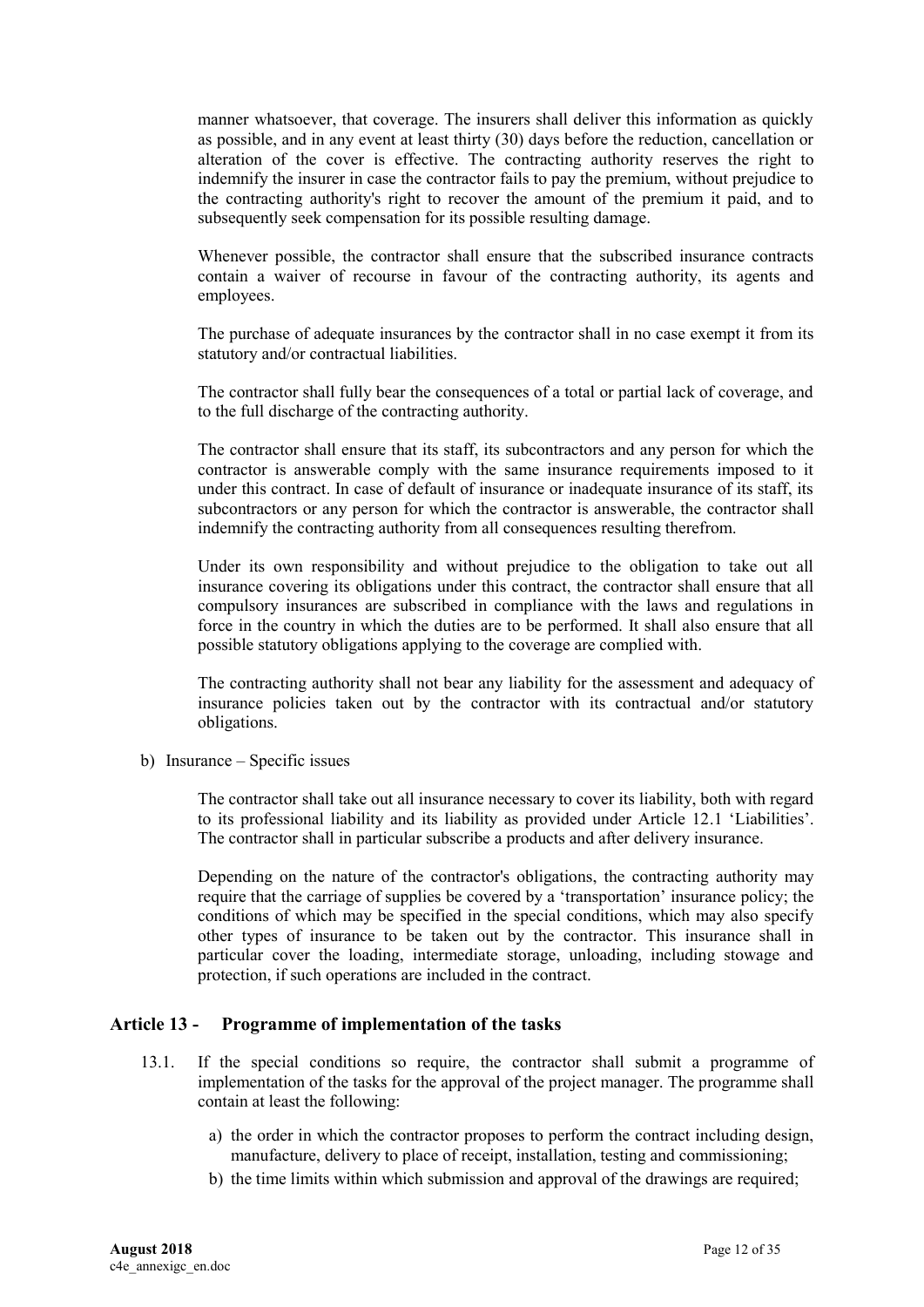- c) a general description of the methods which the contractor proposes to adopt for executing the contract; and
- d) such further details and information as the project manager may reasonably require.
- 13.2. The special conditions shall specify the time limit within which the programme of implementation of the tasks must be submitted to the project manager for approval. They may set time limits within which the contractor must submit all or part of the detailed drawings, documents and items. They shall also state the deadline for the project manager's approval or acceptance of the programme of implementation, detailed drawings, documents and items.
- 13.3. The approval of the programme by the project manager shall not relieve the contractor of any of its obligations under the contract.
- 13.4. No material alteration to the programme shall be made without the approval of the project manager. If, however, the progress of the implementation of the tasks does not conform to the programme, the project manager may instruct the contractor to submit a revised programme in accordance with the procedure laid down in Article 13.

### <span id="page-12-0"></span>**Article 14 - Contractor's drawings**

- 14.1. If the special conditions so provide, the contractor shall submit to the project manager for approval:
	- a) the drawings, documents, samples and/or models, according to the time limits and procedures laid down in the special conditions or in the programme of implementation of the tasks;
	- b) such drawings as the project manager may reasonably require for the implementation of the tasks.
- 14.2. If the project manager fails to notify its decision of approval referred to in Article 14.1 within the time limits referred to in the contract or the approved programme of implementation of the tasks, such drawings, documents, samples or models shall be deemed to be approved at the end of the time limits specified. If no time limit is specified, they shall be deemed to be approved 30 days after receipt.
- 14.3. Approved drawings, documents, samples and models shall be signed or otherwise identified by the project manager and shall not be departed from except as otherwise instructed by the project manager. Any contractor's drawings, documents, samples or models which the project manager refuses to approve shall be modified to meet the requirements of the project manager and resubmitted by the contractor for approval. Within 15 days of being notified of the project manager's remarks, the contractor shall make the requisite corrections, adjustments etc. to the documents, drawings etc. The corrected or adjusted documents, drawings etc. shall be resubmitted for the project manager's approval under the same procedure.
- 14.4. The contractor shall supply additional copies of approved drawings in the form and numbers stated in the contract or in subsequent administrative orders.
- 14.5. The approval of the drawings, documents, samples or models by the project manager shall not relieve the contractor from any of its obligations under the contract.
- 14.6. The project manager shall have the right at all reasonable times to inspect all drawings, documents, samples or models relating to the contract at the contractor's premises.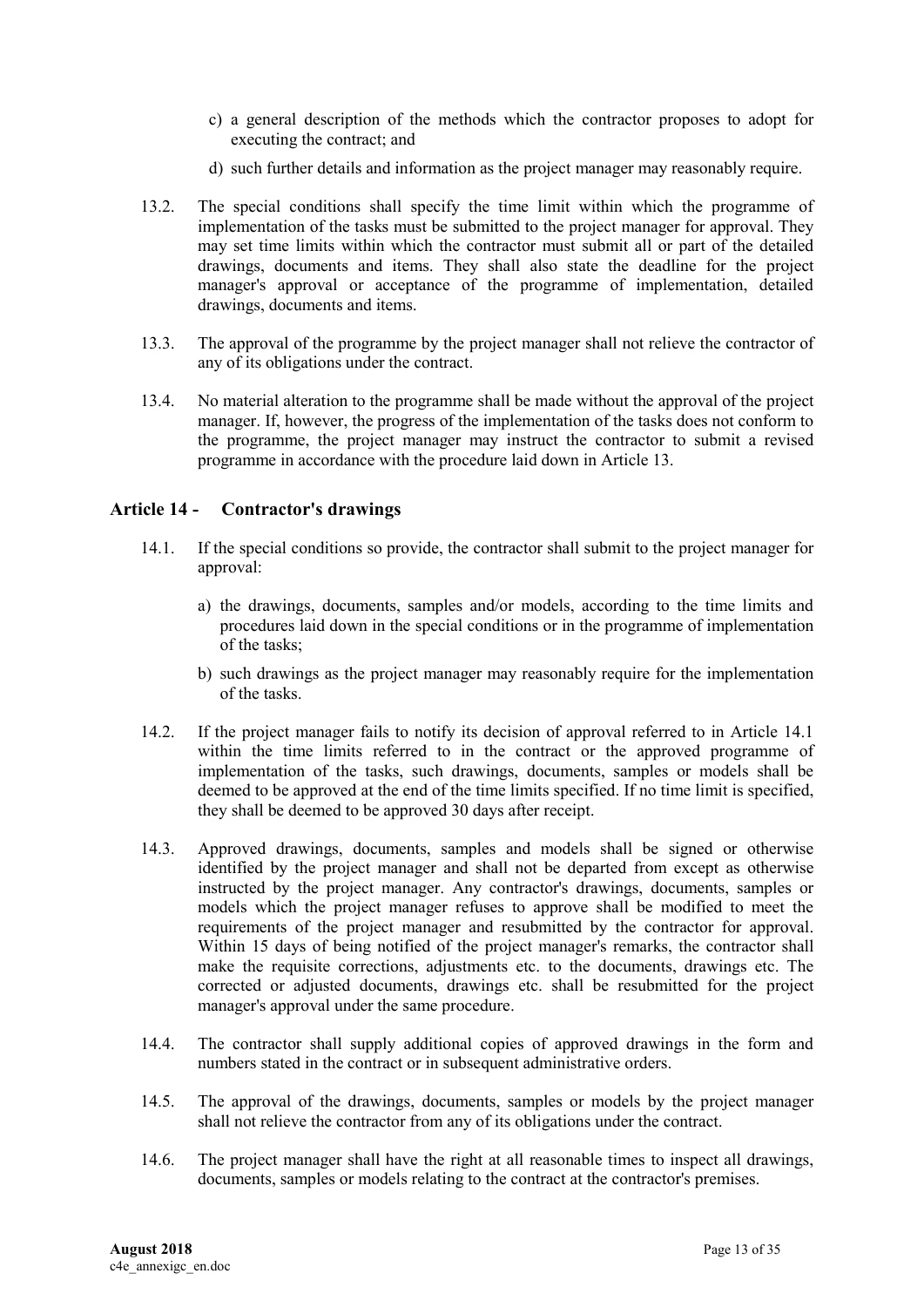14.7. Before provisional acceptance of the supplies, the contractor shall supply operation and maintenance manuals together with drawings, which shall be in such detail as will enable the contracting authority to operate, maintain, adjust and repair all parts of the supplies. Unless otherwise stated in the special conditions, the manuals and drawings shall be in the language of the contract and in such forms and numbers as stated in the contract. The supplies shall not be considered completed for the purpose of provisional acceptance until such manuals and drawings have been supplied to the contracting authority.

### <span id="page-13-0"></span>**Article 15 - Sufficiency of tender prices**

- 15.1. Subject to any additional provisions which may be laid down in the special conditions, the contractor shall be deemed to have satisfied itself before submitting its tender as to the correctness and sufficiency of the tender and to have taken account of all that is required for the full and proper implementation of the tasks and to have included in its rates and prices all costs related to the supplies, in particular:
	- a) the costs of transport;
	- b) the costs of handling, packing, loading, unloading, transit, delivery, unpacking, checking, insurance and other administrative costs in connection with the supplies. The packaging shall be the property of the contracting authority unless otherwise provided in the special conditions;
	- c) the cost of documents relating to the supplies where such documents are required by the contracting authority;
	- d) execution and supervision of on-site assembly and/or commissioning of the delivered supplies;
	- e) furnishing of tools required for assembly and/or maintenance of the delivered supplies;
	- f) furnishing of detailed operation and maintenance manuals for each unit of the delivered supplies, as specified in the contract;
	- g) supervision or maintenance and/or repair of the supplies, for a period of time stated in the contract, with the stipulation that this service shall not release the contractor from any warranty obligations under the contract;
	- h) training of the contracting authority's personnel, at the contractor's factory and/or elsewhere as specified in the contract.
- 15.2. Since the contractor is deemed to have determined its prices on the basis of its own calculations, operations and estimates, it shall carry out without additional charge any work that is the subject of any item whatsoever in its tender for which it neither indicates a unit price nor a lump sum.

### <span id="page-13-1"></span>**Article 16 - Tax and customs arrangements**

16.1. Save where otherwise provided in the special conditions, the terms of delivery of the goods shall be DDP (Delivered Duty Paid) – Incoterms 2010, International Chamber of Commerce.

### <span id="page-13-2"></span>**Article 17 - Patents and licences**

17.1. Save where otherwise provided in the special conditions, the contractor shall indemnify and hold the contracting authority harmless for all damages and cost incurred due to any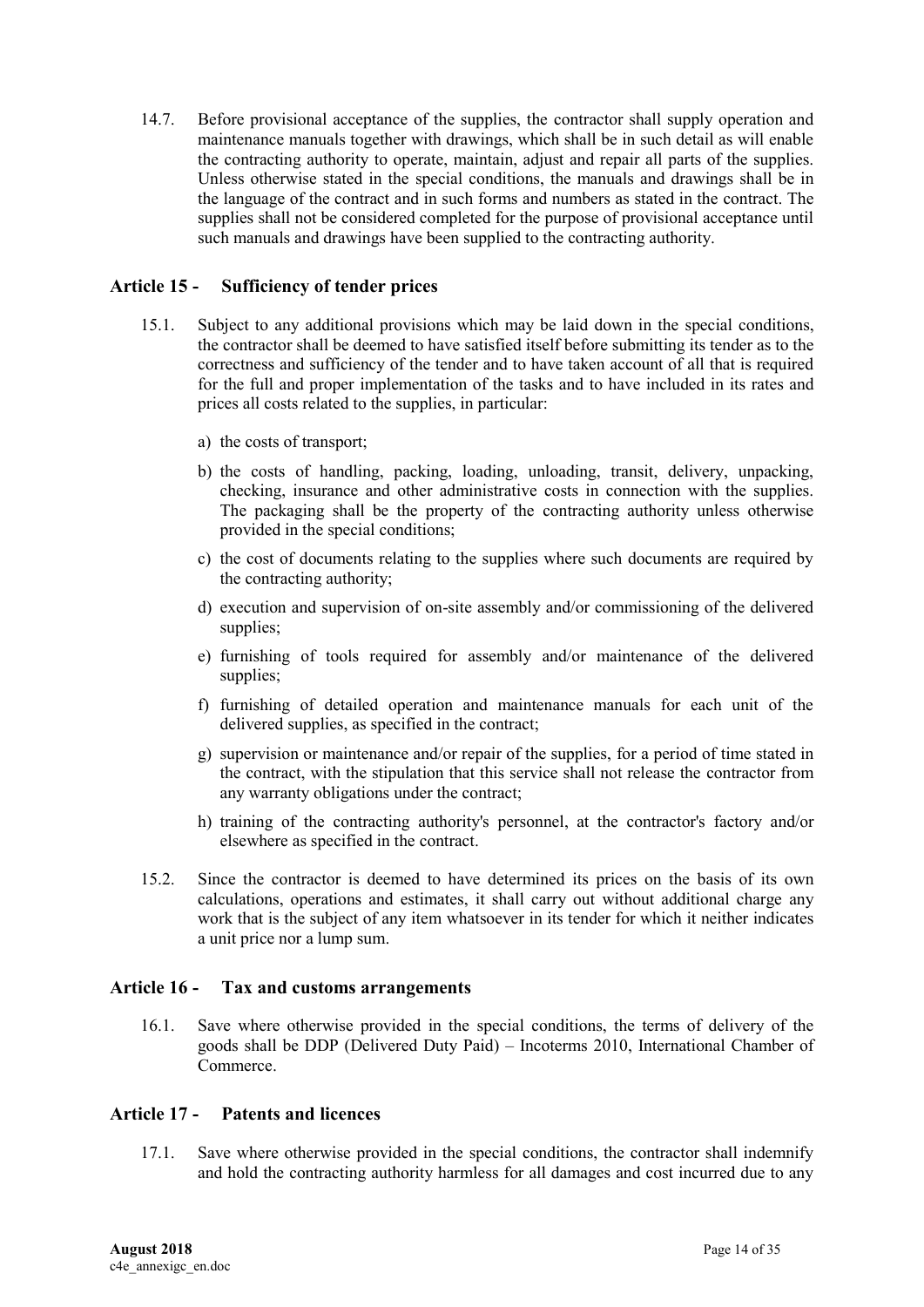claim brought by any third party including creators and intermediaries for alleged or actual violations of intellectual, industrial or other property rights of any kind whatsoever based on the contracting authority's use as specified in the contract of patents, licenses, drawings, designs, models, or brand or trademarks, except where such infringement results from compliance with the design or specification provided by the contracting authority.

17.2. All industrial, intellectual and other property rights (including but not limited to patent rights and copyright) developed in connection with the tasks by or on behalf of the contractor, including but not limited to any rights in any documents prepared for the purpose of the contract or the tasks, shall remain vested in the contractor but the contracting authority shall have an irrevocable, royalty-free, non-exclusive licence of the above-mentioned rights for the purpose of the contract.

Such licence shall carry the right to grant sub-licences and shall be transferable by the contracting authority to third parties without the consent of the contractor being required.

All industrial, intellectual and other property rights (including but not limited to patent rights and copyright) developed in connection with the tasks by or on behalf of the contracting authority, including but not limited to any rights in any documents prepared for the purpose of the contract or the tasks, shall remain vested in the contracting authority but the contractor shall have the right at its cost to copy, use and obtain communication of these documents for the purpose of the contract.

Upon and notwithstanding any termination of the contract howsoever arising, as well as after completion of the tasks, the contracting authority shall continue to have the benefit of the licence referred to in Article 17.2, first paragraph.

## **IMPLEMENTATION OF THE TASKS AND DELAYS**

### <span id="page-14-1"></span><span id="page-14-0"></span>**Article 18 - Commencement order**

- 18.1. Subject to the special conditions, the contracting authority shall fix the date on which implementation of the tasks is to commence and advise the contractor thereof either in the notification of award of the contract or by administrative order.
- 18.2. Save where the parties agree otherwise, implementation of the tasks shall begin no later than 90 days following notification of award of contract. Unless this delay results from the contractor default, after that date the contractor shall be entitled not to implement the contract and to obtain its termination and/or compensation for the damage it has suffered. The contractor shall forfeit this right unless it exercises it within 30 days of the expiry of the 90-day period.

### <span id="page-14-2"></span>**Article 19 - Period of implementation of the tasks**

- 19.1. The period of implementation of tasks shall commence on the date fixed in accordance with Article 18 and shall be as laid down in the special conditions, without prejudice to extensions of the period which may be granted under Article 20.
- 19.2. If provision is made for distinct periods of implementation of the tasks for separate lots, in cases where one contractor is awarded more than one lot per contract, the periods of implementation of the tasks for the separate lots shall not be accumulated.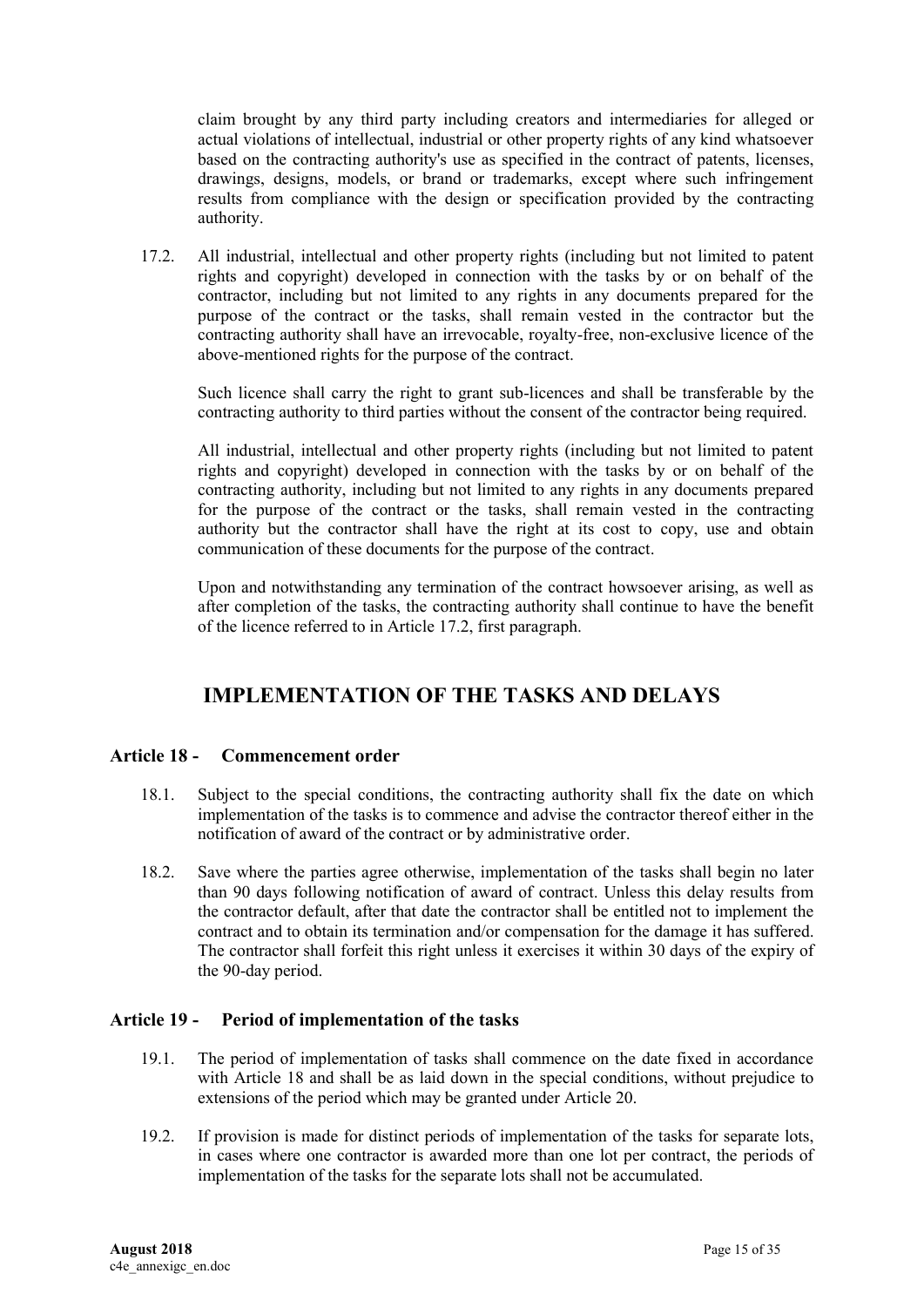### <span id="page-15-0"></span>**Article 20 - Extension of period of implementation of the tasks**

- 20.1. The contractor may request an extension to the period of implementation of the tasks if it is or will be delayed in completing the contract by any of the following reasons:
	- a) exceptional weather conditions in the country of the contracting authority which may affect installation or erection of the supplies;
	- b) artificial obstructions or physical conditions which may affect delivery of the supplies, which could not reasonably have been foreseen by an experienced contractor;
	- c) administrative orders affecting the date of completion other than those arising from the contractor's default;
	- d) failure of the contracting authority to fulfil its obligations under the contract;
	- e) any suspension of the delivery and/or installation of the supplies which is not due to the contractor's default;
	- f) force majeure;
	- g) extra or additional supplies ordered by the contracting authority;
	- h) any other causes referred to in these general conditions which are not due to the contractor's default.
- 20.2. If the contractor considers himself to be entitled to any extension of the period of implementation under the contract, the contractor shall
	- a) give notice to the project manager of its intention to make such a request no later than 15 days after the contractor became aware, or should have become aware of the event or circumstance giving rise to the request.
	- b) If the contractor fails to give notice of a request for extension of the period of implementation within such period of 15 days, the period of implementation shall not be extended and the contracting authority shall be discharged from all liability in connection with the request; and
	- c) submit to the project manager full and detailed particulars of the request, within 30 days from the above notification unless otherwise agreed between the contractor and the supervisor, in order that such request may be investigated at the time.
- 20.3. Within 30 days from the receipt of the contractor's detailed particulars of the request, the project manager shall in agreement with the contracting authority, by notice to the contractor, grant such extension of the period of implementation of the tasks as may be justified, either prospectively or retrospectively, or inform the contractor that it is not entitled to an extension.

### <span id="page-15-1"></span>**Article 21 - Delays in implementation of the tasks**

21.1. If the contractor fails to deliver any or all of the goods or perform the services within the period of implementation of the tasks specified in the contract, the contracting authority shall, without formal notice and without prejudice to its other remedies under the contract, be entitled to liquidated damages for every day, or part thereof, which shall elapse between the end of the period of implementation of the tasks, or extended period of implementation of the tasks under article 20, and the actual date of completion. The daily rate of liquidated damages is 5/1000 of the value of the undelivered supplies to a maximum of 15% of the total contract price.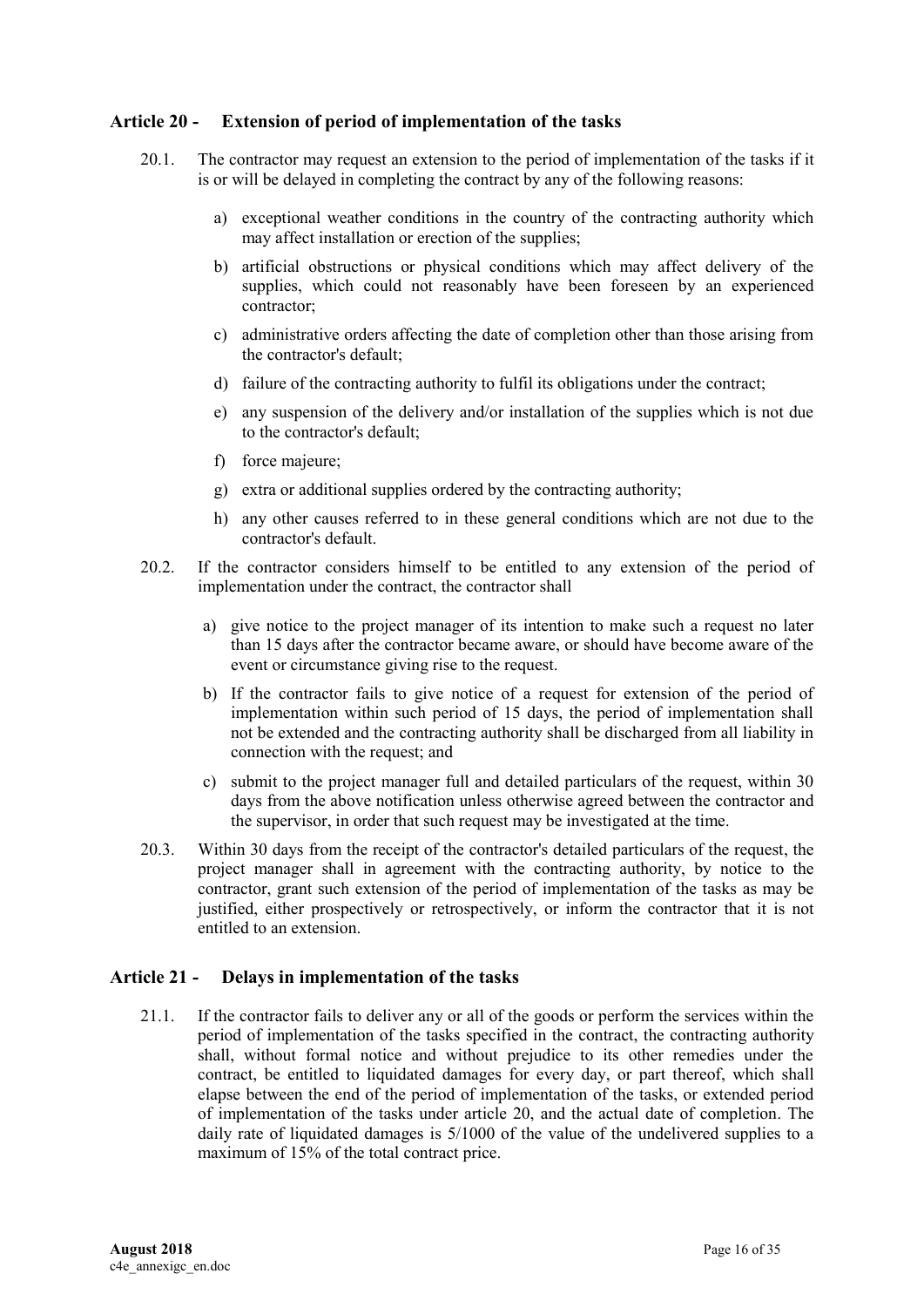- 21.2. If the non-delivery of any of the goods prevents the normal use of the supplies as a whole, the liquidated damages provided for in Article 21.1 shall be calculated on the basis of the total contract price.
- 21.3. If the contracting authority has become entitled to claim at least 15% of the total contract price it may, after giving notice to the contractor:
	- seize the performance guarantee; and/or
	- terminate the contract,
	- enter into a contract with a third party for the provision of the balance of the supplies at the contractor's cost.

### <span id="page-16-0"></span>**Article 22 - Amendments**

- 22.1. Contract amendments must be formalised by a contract addendum signed by both parties or by an administrative order issued by the project manager or the contracting authority. Substantial amendments to the contract, including amendments to the total contract price, must be made by means of an addendum. Any contractual amendments must respect the general principles defined in the practical guide.
- 22.2. Subject to the limits of the procedure thresholds set in the practical guide, the contracting authority reserves the right to vary by an administrative order the quantities per lot or per item by +/- 100 % at the time of contracting and during the validity of the contract. The total value of the supplies may not rise or fall as a result of the variation by more than 25% of the tender price. The unit prices quoted in the tender shall be applicable to the quantities procured under the variation.
- 22.3. The project manager and the contracting authority shall have the power to order any amendment to any part of the supplies necessary for the proper completion and/or functioning of the supplies. Such amendments by administrative order may include additions, omissions, substitutions, changes in quality, quantity, form, character, kind, as well as in drawings, designs or specifications where the supplies are to be specifically manufactured for the contracting authority, in method of shipment or packing, place of delivery, and in the specified sequence, method or timing of implementation of the tasks. No administrative order shall have the effect of invalidating the contract, but the financial effect, if any, of all such amendments shall be valued in accordance with Article 22.7.
- 22.4. All administrative orders shall be issued in writing, it being understood that:
	- a) if, for any reason, the project manager or the contracting authority finds it necessary to give an order orally, it shall as soon as possible thereafter confirm the order by an administrative order;
	- b) if the contractor confirms in writing an oral order given for the purpose of Article 22.4.a and the confirmation is not contradicted in writing forthwith by the project manager or the contracting authority, the project manager or the contracting authority shall be deemed to have issued an administrative order;
	- c) no administrative order is required to increase or decrease the quantity of any incidental siting or installation because the estimates in the budget breakdown were too high or too low.
- 22.5. Save where Article 22.4 provides otherwise, prior to issuing an administrative order, the project manager or the contracting authority shall notify the contractor of the nature and form of such amendment. The contractor shall then, without delay, submit to the project manager a written proposal containing: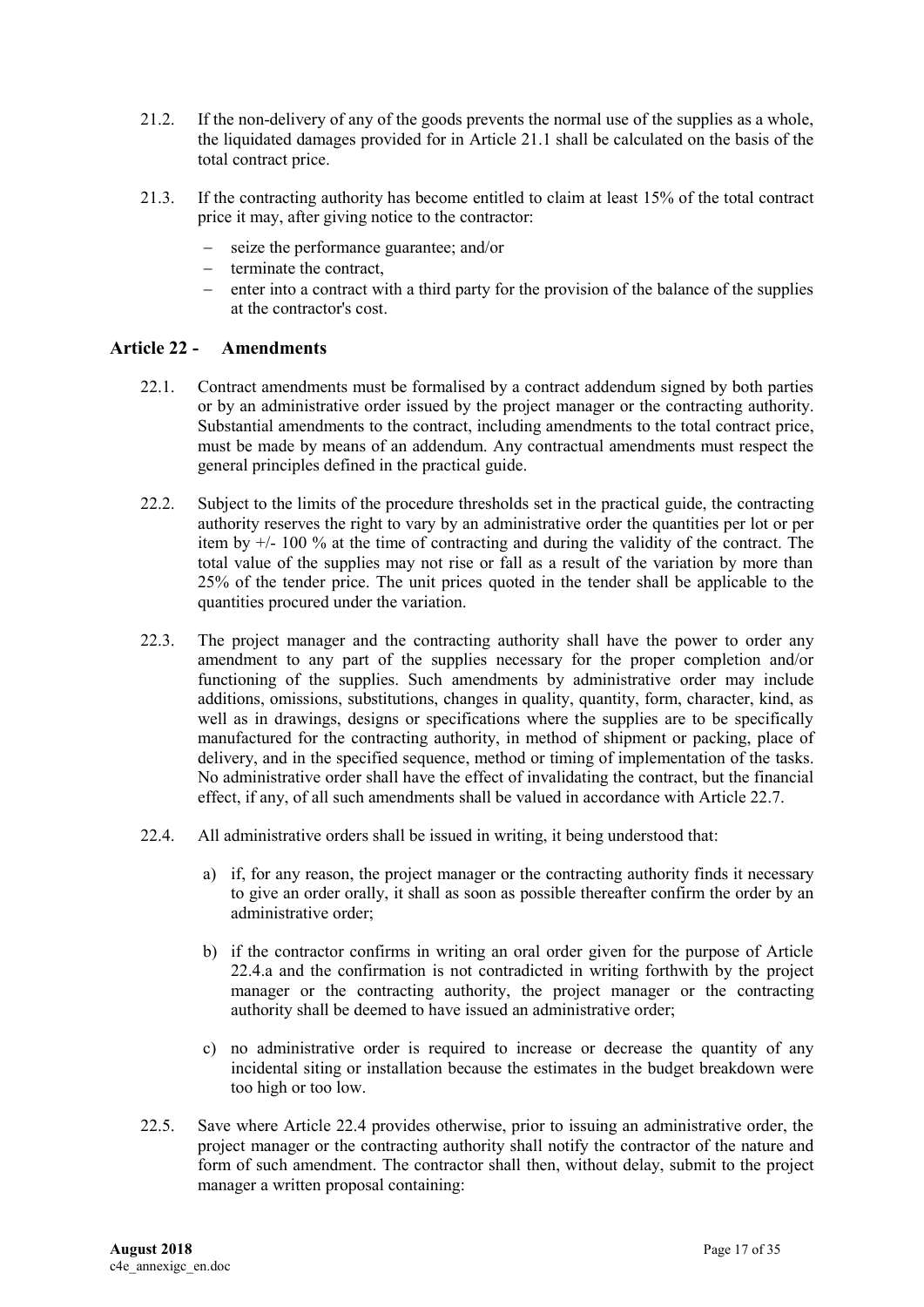- a description of the tasks, if any, to be performed or the measures to be taken and a programme of implementation of the tasks;
- any necessary amendments to the programme of implementation of the tasks or to any of the contractor's obligations resulting from this contract; and
- any adjustment to the total contract price in accordance with the rules set out in Article 22.
- 22.6. Following the receipt of the contractor's submission referred to in Article 22.5, the project manager shall, after due consultation with the contracting authority and, where appropriate, the contractor, decide without delay whether or not to accept the amendment. If the project manager accepts the amendment, it shall notify the contractor through an administrative order stating that the contractor shall carry out the amendment at the prices and under the conditions given in the contractor's submission referred to in Article 22.5 or as modified by the project manager in accordance with Article 22.7.
- 22.7. The prices for all amendments ordered by the project manager or the contracting authority in accordance with Articles 22.4 and 22.6 shall be ascertained in accordance with the following principles:
	- where the task is of similar character and implemented under similar conditions as an item priced in the budget breakdown, it shall be valued at such rates and prices contained therein;
	- where the task is not of a similar character or is not implemented under similar conditions, the rates and prices in the contract shall be used as the basis for valuation as far as is reasonable, failing which the project manager shall make a fair valuation;
	- if the nature or amount of any amendment relative to the nature or amount of the whole contract or to any part thereof is such that, in the opinion of the project manager, any rate or price contained in the contract for any item of work is, by reason of such amendment, rendered unreasonable, the project manager shall fix such rate or price as he thinks reasonable and proper in the circumstances;
	- where an amendment is required by a default or breach of contract by the contractor, any additional cost attributable to such amendment shall be borne by the contractor.
- 22.8. On receipt of the administrative order, the contractor shall carry out the requested amendment according to the following principles:
	- a) The contractor shall be bound by these general conditions as if the amendment requested by administrative order were stated in the contract.
	- b) The contractor shall not delay the execution of the administrative order pending the granting of any extension of time for completion or adjustment to the total contract price.
	- c) Where the administrative order precedes the adjustment to the total contract price, the contractor shall keep records of the costs of undertaking the amendment and of the time expended thereon. Such records shall be open to inspection by the project manager at all reasonable times.
- 22.9. The contractor shall notify the contracting authority of any change of bank account, using the form in Annex V. The contracting authority shall have the right to oppose the contractor's change of bank account.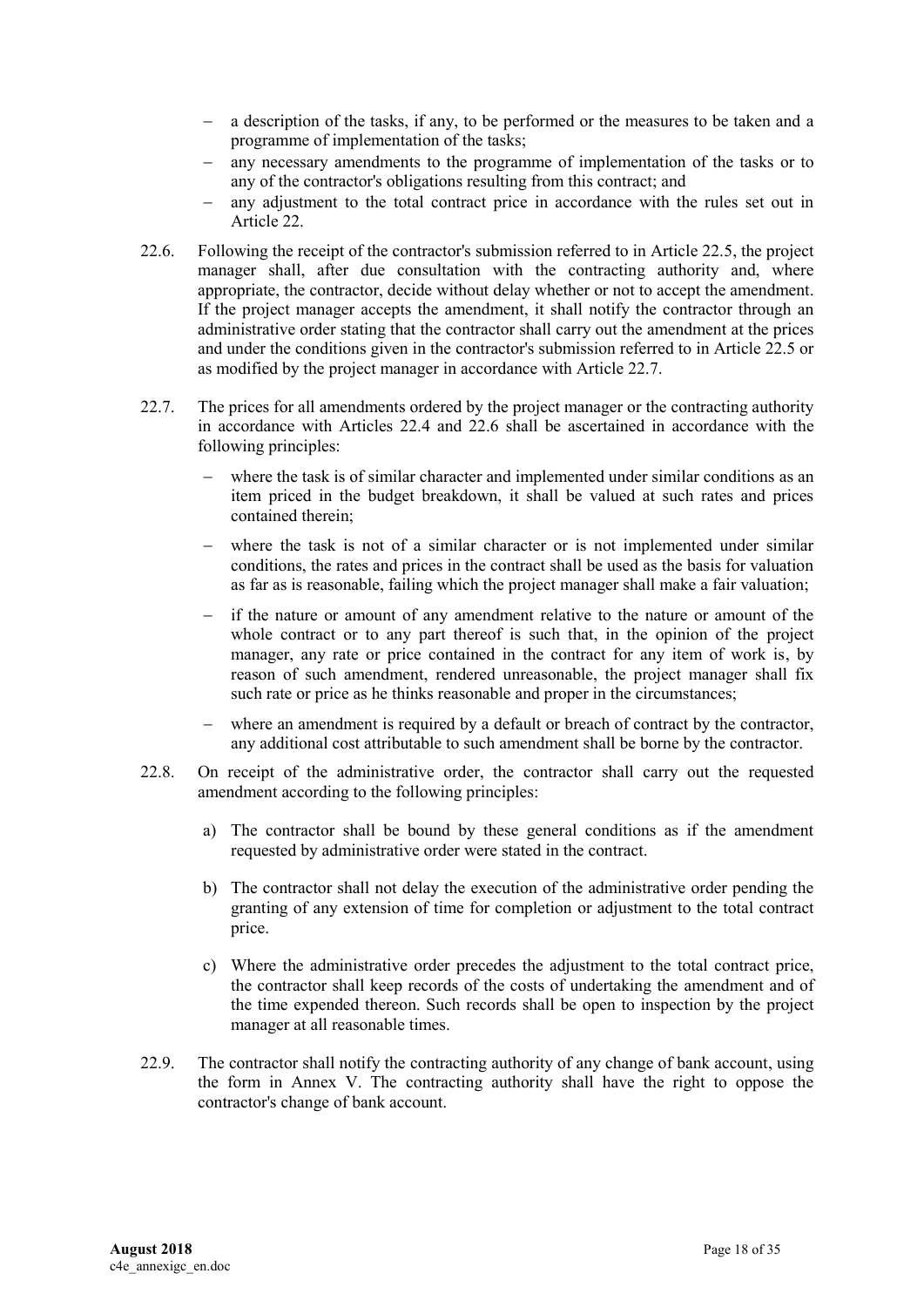### <span id="page-18-0"></span>**Article 23 - Suspension**

- 23.1. The contractor shall, on the order of the contracting authority, suspend the execution of the contract or any part thereof for such time or times and in such manner as the contracting authority may consider necessary. The suspension shall take effect on the day the contractor receives the order or at a later date when the order so provides.
- 23.2. Suspension in the event of presumed breach of obligations or irregularities or fraud:

The contract may be suspended in order to verify whether presumed breach of obligations or irregularities or fraud occurred during the award procedure or the performance of the contract. If these are not confirmed, performance of the contract shall resume as soon as possible.

- 23.3. During the period of suspension, the contractor shall protect and secure the supplies affected at the contractor's warehouse or elsewhere, against any deterioration, loss or damage to the extent possible and as instructed by the project manager, even if supplies have been delivered to the place of acceptance in accordance with the contract but their installation has been suspended by the project manager.
- 23.4. Additional expenses incurred in connection with such protective measures may be added to the total contract price, unless:
	- a) otherwise provided for in the contract; or
	- b) such suspension is necessary by reason of some breach or default of the contractor; or
	- c) such suspension is necessary by reason of normal climatic conditions at the place of acceptance; or
	- d) such suspension is necessary for the safety or the proper execution of the contract or any part thereof insofar as such necessity does not arise from any act or default by the project manager or the contracting authority or
	- e) the presumed breach of obligations or irregularities or fraud mentioned in article 23.2 are confirmed and attributable to the contractor.
- 23.5. The contractor shall only be entitled to such additions to the total contract price if it notifies the project manager, within 30 days after receipt of the order to suspend the contract, of its intention to claim them.
- 23.6. The contracting authority, after consulting the contractor, shall determine such additions to the total contract price and/or extension of the period of performance to be granted to the contractor in respect of such claim as shall, in the opinion of the contracting authority, be fair and reasonable.
- 23.7. The contracting authority shall, as soon as possible, order the contractor to resume the contract suspended or inform the contractor that it terminates the contract. If the period of suspension exceeds 180 days and the suspension is not due to the contractor's breach or default, the contractor may, by notice to the contracting authority, request to proceed with the contract within 30 days, or terminate the contract.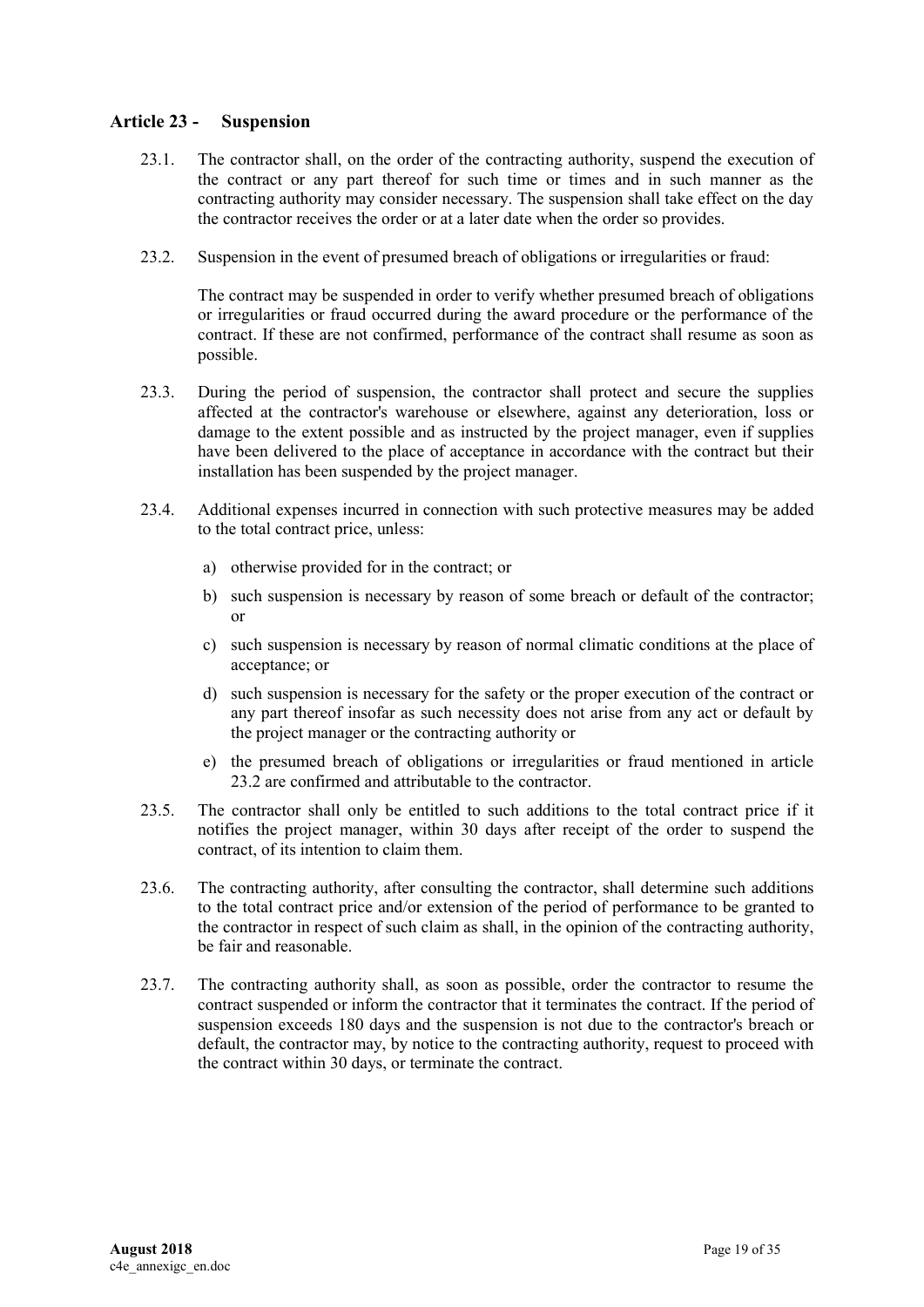# **MATERIALS AND WORKMANSHIP**

### <span id="page-19-1"></span><span id="page-19-0"></span>**Article 24 - Quality of supplies**

- 24.1. The supplies must in all respects satisfy the technical specifications laid down in the contract and conform in all respects to the drawings, surveys, models, samples, patterns and other requirements in the contract, which shall be held at the disposal of the contracting authority or the project manager for the purposes of identification throughout the period of execution.
- 24.2. Any preliminary technical acceptance stipulated in the special conditions shall be the subject of a request sent by the contractor to the project manager. The request shall indicate the reference to the contract, specify the materials, items and samples submitted for such acceptance according to the contract and indicate the lot number and the place where acceptance is to take place, as appropriate. The materials, items and samples specified in the request must be certified by the project manager as meeting the requirements for such acceptance prior to their incorporation in the supplies.
- 24.3. Even if materials or items to be incorporated in the supplies or in the manufacture of components to be supplied have been technically accepted in this way, they may still be rejected if a further examination reveals defects or faults, in which case they must immediately be replaced by the contractor. The contractor may be given the opportunity to repair and make good materials and items which have been rejected, but such materials and items will be accepted for incorporation in the supplies only if they have been repaired and made good to the satisfaction of the project manager.

### <span id="page-19-2"></span>**Article 25 - Inspection and testing**

- 25.1. The contractor shall ensure that the supplies are delivered to the place of acceptance in time to allow the project manager to proceed with acceptance of the supplies. The contractor is deemed to have fully appreciated the difficulties which it might encounter in this respect, and it shall not be permitted to advance any grounds for delay in fulfilling its obligations.
- 25.2. The project manager shall be entitled to inspect, examine measure and test the components, materials and workmanship, and check the progress of preparation, fabrication or manufacture of anything being prepared, fabricated or manufactured for delivery under the contract, in order to establish whether the components, materials and workmanship are of the requisite quality and quantity. This shall take place at the place of manufacture, fabrication, preparation or at the place of acceptance or at such other places as may be specified in the special conditions.
- 25.3. For the purposes of such tests and inspections, the contractor shall:
	- a) provide the project manager, temporarily and free of charge, with such assistance, test samples or parts, machines, equipment, tools, labour, materials, drawings and production data as are normally required for inspection and testing;
	- b) agree, with the project manager, on the time and place for tests;
	- c) provide access to the project manager at all reasonable times to the place where the tests are to be carried out.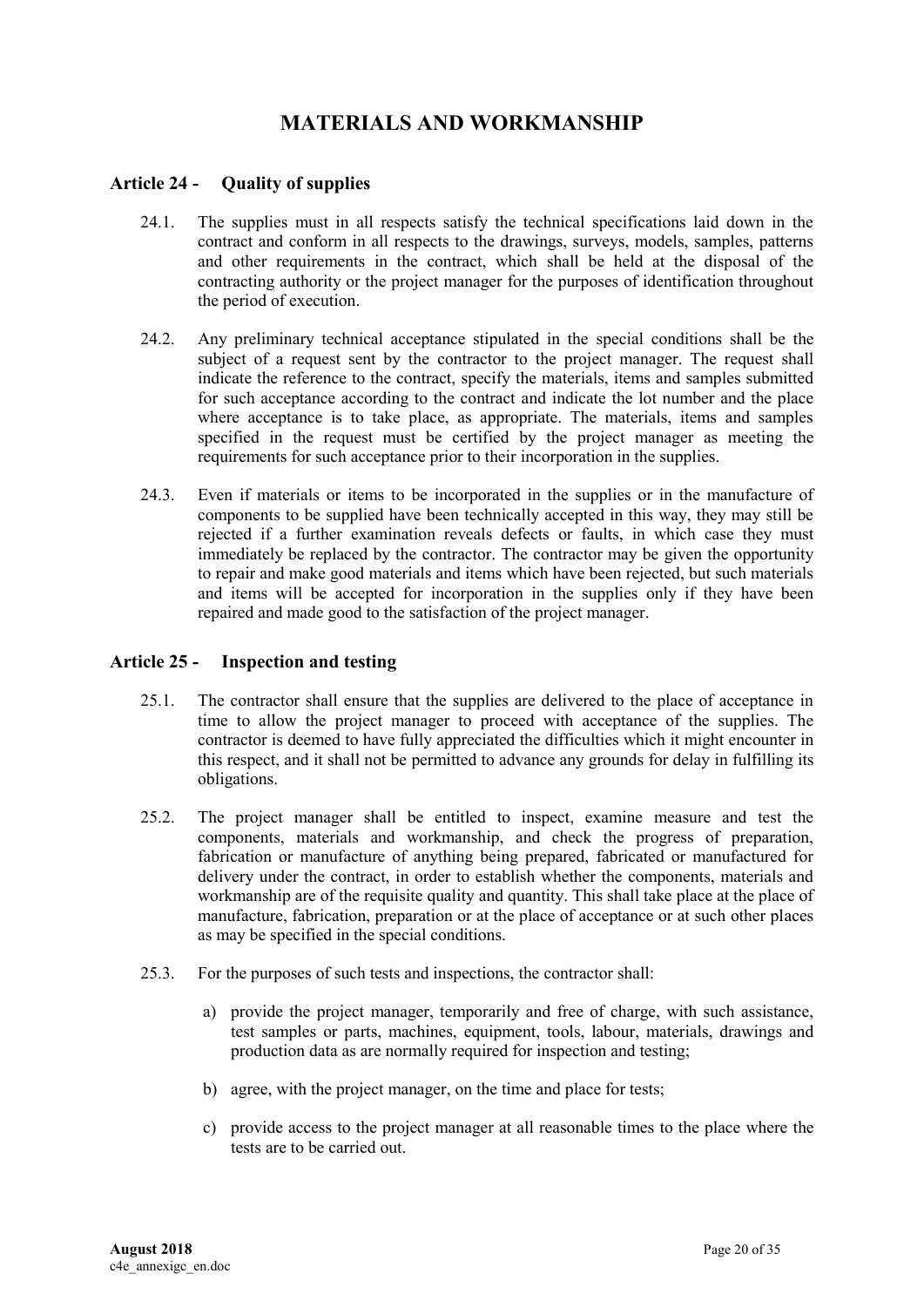- 25.4. If the project manager is not present on the date agreed for tests, the contractor may, unless otherwise instructed by the project manager, proceed with the tests, which shall be deemed to have been made in the project manager's presence. The contractor shall immediately send duly certified copies of the test results to the project manager, who shall, if it has not attended the test, be bound by the test results.
- 25.5. When components and materials have passed the above-mentioned tests, the project manager shall notify the contractor or endorse the contractor's certificate to that effect.
- 25.6. If the project manager and the contractor disagree on the test results, each shall give a statement of its views to the other within 15 days of such disagreement arises. The project manager or the contractor may require such tests to be repeated on the same terms and conditions or, if either party so requests, by an expert selected by common consent. All test reports shall be submitted to the project manager, who shall communicate the results of these tests without delay to the contractor. The results of retesting shall be conclusive. The cost of retesting shall be borne by the party whose views are proved wrong by the retesting.
- <span id="page-20-0"></span>25.7. In the performance of their duties, the project manager and any person authorised by him shall not disclose to unauthorised persons information concerning the undertaking's methods of manufacture and operation obtained through inspection and testing.

## **PAYMENTS**

### <span id="page-20-1"></span>**Article 26 - General principles**

- 26.1. Payments shall be made in euro or national currency as specified in the special conditions. The special conditions shall lay down the administrative or technical conditions governing payments of pre-financing and final payments made in accordance with the general conditions.
- 26.2. Payments due by the contracting authority shall be made to the bank account mentioned on the financial identification form completed by the contractor. The same form, annexed to the invoice, must be used to report changes of bank account.
- 26.3. Pre-financing payment shall be made within 30 days from the date on which an admissible invoice is registered by the contracting authority. The invoice shall not be admissible if one or more essential requirements are not met. Final payment shall be made within 60 days from the date on which an invoice is registered by the contracting authority, together with the request for provisional acceptance as per article 31.2. The date of payment shall be the date on which the paying account is debited.
- 26.4. The period referred to in article 26.3 may be suspended by notifying the contractor that the invoice cannot be fulfilled because the sum is not due, because appropriate substantiating documents have not been provided or because there is evidence that the expenditure might not be eligible. In the latter case, an inspection may be carried out on the spot for the purpose of further checks. The contractor shall provide clarifications, modifications or further information within 30 days of being asked to do so. The payment period shall continue to run from the date on which a properly drawn-up invoice is registered.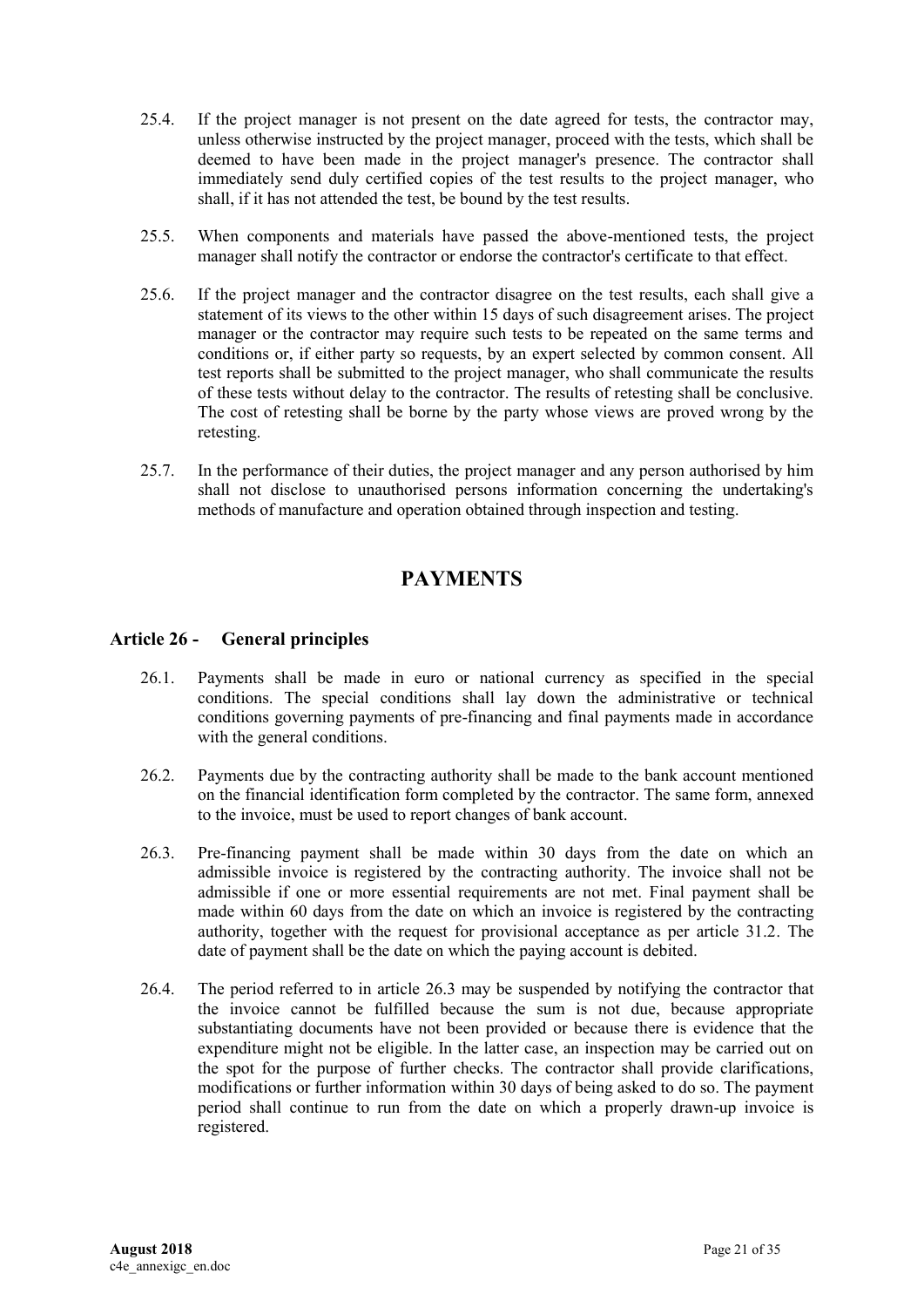- 26.5. The payments shall be made as follows:
	- a) 40% of the total contract price after the signing of the contract, against provision of the performance guarantee and of a pre-financing guarantee for the full amount of the pre-financing payment, unless otherwise provided for in the special conditions. The pre-financing guarantee shall be provided to the contracting authority following the procedure foreseen for the performance guarantee in accordance with Article 11.3-5, and in accordance with the format annexed to the contract. The pre-financing guarantee must remain valid until it is released 30 days at the latest after the provisional acceptance of the goods. Where the contractor is a public body, the obligation for a pre-financing guarantee may be waived depending on a risk assessment made;
	- b) 60% of the total contract price, as payment of the balance, after receipt by the contracting authority of an invoice and of the application for the certificate of provisional acceptance;
- 26.6. Where only part of the supplies has been delivered, the 60% payment due following partial provisional acceptance shall be calculated on the value of the supplies which have actually been accepted and the security shall be released accordingly.
- 26.7. For supplies not covered by a warranty period, the payments listed above shall be aggregated. The conditions to which the payments of pre-financing and final payments are subject, shall be as stated in the special conditions.
- 26.8. The payment obligations of the European Commission under this contract shall cease at most 18 months after the end of the period of implementation of the tasks, unless the contract is terminated in accordance with these general conditions.
- 26.9. Unless otherwise stipulated in the special conditions, the contract shall be at fixed prices, which shall not be revised.
- 26.10. The contractor undertakes to repay any amounts paid in excess of the final amount due to the contracting authority before the deadline indicated in the debit note which is 45 days from the issuing of that note. Should the contractor fail to make repayment within the above deadline, the contracting authority may (unless the contractor is a government department or public body of a Member State of the European Union) increase the amounts due by adding interest:
	- at the rediscount rate applied by the central bank of the country of the contracting authority if payments are in the currency of that country;
	- at the rate applied by the European Central Bank to its main refinancing transactions in euro, as published in the Official Journal of the European Union, C series, where payments are in euro,

on the first day of the month in which the time-limit expired, plus eight percentage points. The default interest shall be incurred over the time which elapses between the date of the payment deadline, and the date on which payment is actually made. Any partial payments shall first cover the interest thus established.

Amounts to be repaid to the contracting authority may be offset against amounts of any kind due to the contractor. This shall not affect the parties' right to agree on payment in instalments. Bank charges arising from the repayment of amounts due to the contracting authority shall be borne entirely by the contractor.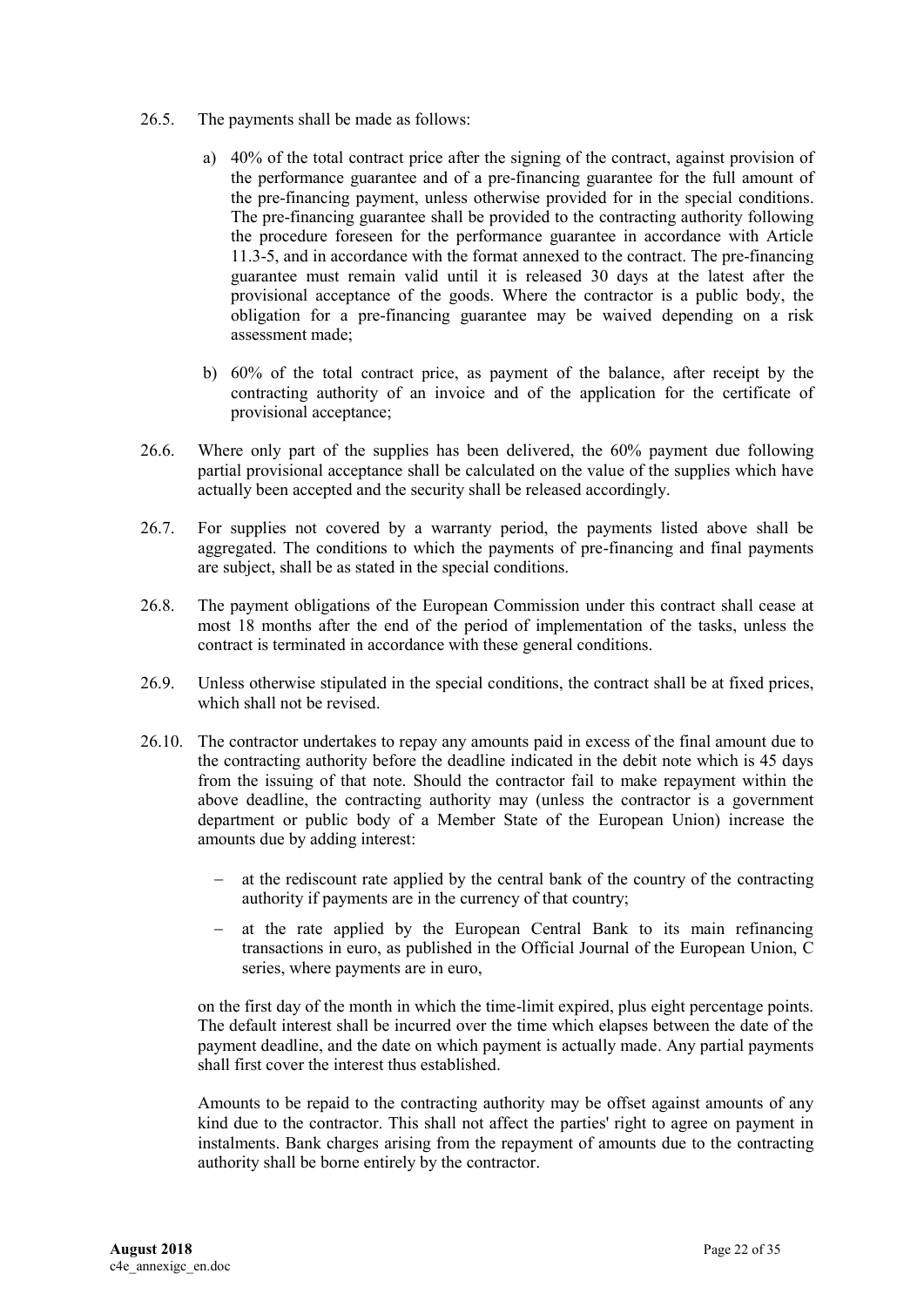Without prejudice to the prerogative of the contracting authority, if necessary, the European Union may as donor proceed itself to the recovery by any means.

- 26.11. If the contract is terminated for any reason whatsoever, the guarantee securing the prefinancing may be invoked forthwith in order to repay the balance of the pre-financing still owed by the contractor, and the guarantor shall not delay payment or raise objection for any reason whatever.
- 26.12. Prior to, or instead of, terminating the contract as provided for in Article 36, the contracting authority may suspend payments as a precautionary measure without prior notice.
- 26.13. Where the award procedure or the performance of the contract proves to have been subject to breach of obligations, irregularities or fraud attributable to the contractor, the contracting authority may in addition to the possibility to suspend the performance of the contract in accordance with Article 23.2 and to terminate the contract as provided for in Article 36, suspend payments and/or recover amounts already paid, in proportion to the seriousness of the breach of obligations, irregularities or fraud. In addition to measures referred above, the contracting authority may reduce the contract value in proportion to the seriousness of the irregularities, fraud or of the breach of obligations, including where the activities concerned were not implemented or were implemented poorly, partially or late.

### <span id="page-22-0"></span>**Article 27 - Payment to third parties**

- 27.1. Orders for payments to third parties may be carried out only after an assignment made in accordance with Article 5. The assignment shall be notified to the contracting authority.
- 27.2. Notification of beneficiaries of the assignment shall be the sole responsibility of the contractor.
- 27.3. In the event of a legally binding attachment of the property of the contractor affecting payments due to him under the contract, and without prejudice to the time limit laid down in Article 26, the contracting authority shall have 30 days, starting from the day on which it receives notification of the definitive lifting of the obstacle to payment, to resume payments to the contractor.

### <span id="page-22-1"></span>**Article 28 - Delayed payments**

- 28.1. The contracting authority shall pay the contractor sums due in accordance with Article 26.3.
- 28.2. Once the time-limit referred to in Article 26.3 has expired, the contractor unless the contractor is a government department or public body in European Union Member Stateshall, within two months of receipt of the late payment, receive default interest:
	- at the rediscount rate applied by the central bank of the partner country if payments are in the currency of that country ;
	- at the rate applied by the European Central Bank to its main refinancing transactions in euro, as published in the Official Journal of the European Union, C series, if payments are in euro,

on the first day of the month in which the time-limit expired, plus eight percentage points. The interest shall be payable for the time elapsed between the expiry of the payment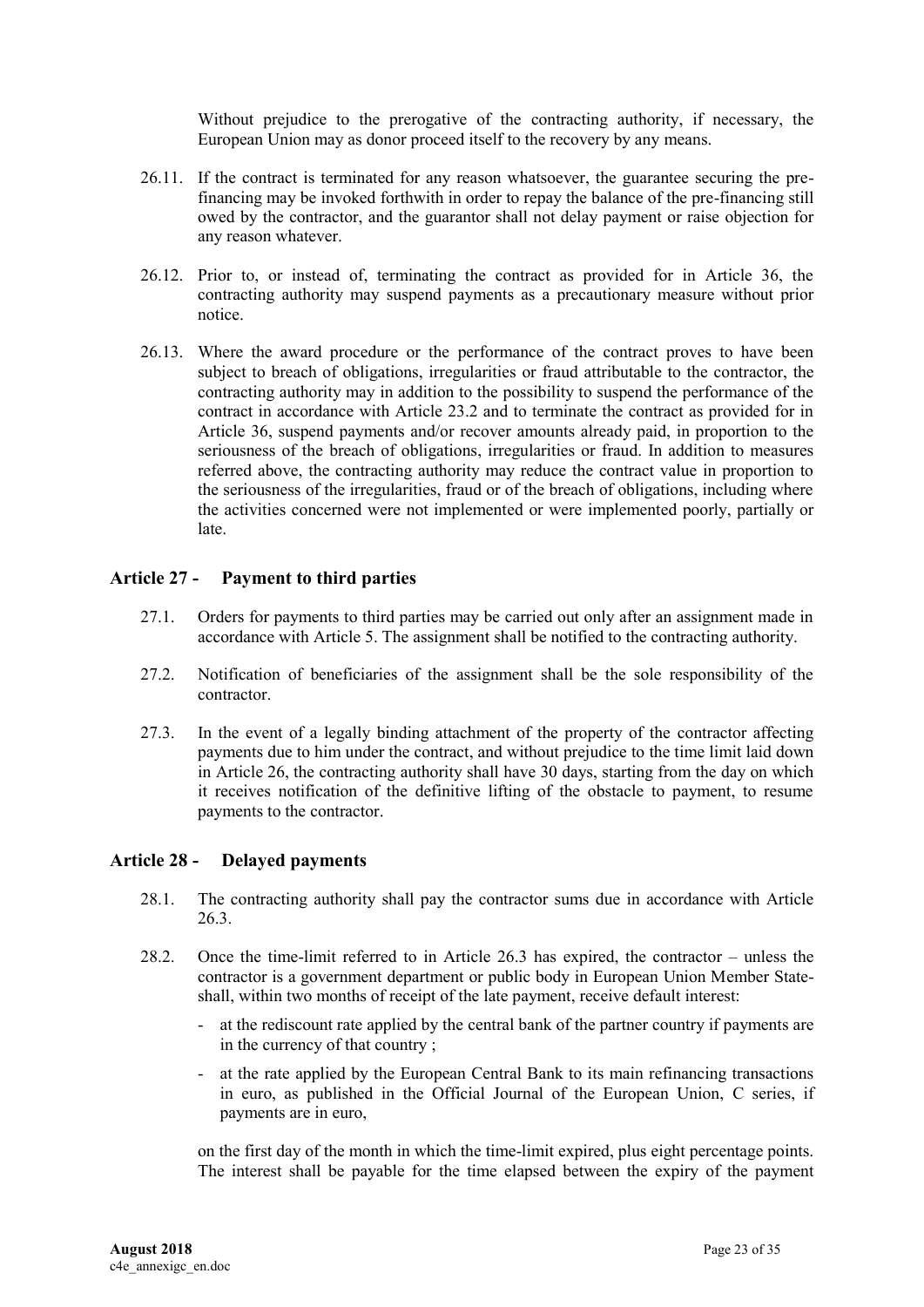deadline and the date on which the contracting authority's account is debited. However, when the interest calculated in accordance with the first subparagraph is lower than or equal to EUR 200, it shall be paid to the creditor only upon a demand submitted within two months of receiving late payment.

<span id="page-23-0"></span>28.3. Any default in payment of more than 90 days from the expiry of the period laid down in Article 26.3 shall entitle the contractor either not to perform the contract or to terminate it, according to Article 37.

# **ACCEPTANCE AND MAINTENANCE**

### <span id="page-23-1"></span>**Article 29 - Delivery**

- 29.1. The contractor shall deliver the supplies in accordance with the conditions of the contract. The supplies shall be at the risk of the contractor until their final acceptance.
- 29.2. The contractor shall provide such packaging of supplies as is required to prevent their damage or deterioration in transit to their destination as indicated in the contract. The packaging shall be sufficient to withstand, without limitation, rough handling, exposure to extreme temperatures, salt and precipitation during transit and open storage. Package size and weight shall take into consideration, where appropriate, the remoteness of the final destination of the supplies, and the possible absence of heavy handling facilities at all points in transit.
- 29.3. The packaging, marking and documentation inside and outside the packages shall comply with such requirements as shall be expressly provided for in the special conditions, subject to any amendments subsequently ordered by the project manager or the contracting authority.
- 29.4. No supplies shall be shipped or delivered to the place of acceptance until the contractor has received a delivery order from the project manager. The contractor shall be responsible for the delivery at the place of acceptance of all supplies and supplier's equipment required for the purpose of the contract.
- 29.5. Each delivery must be accompanied by a statement drawn up by the contractor. This statement shall be as specified in the special conditions.
- 29.6. Each package shall be clearly marked in accordance with the special conditions.
- 29.7. Delivery shall be deemed to have been made when there is written evidence available to both parties that delivery of the supplies has taken place in accordance with the terms of the contract, and the invoice(s) and all such other documentation specified in the special conditions, have been submitted to the contracting authority. Where the supplies are delivered to an establishment of the contracting authority, the latter shall bear the responsibility of bailee, in accordance with the requirements of the law applicable to the contract, during the time which elapses between delivery for storage and acceptance.

### <span id="page-23-2"></span>**Article 30 - Verification operations**

30.1. The supplies shall not be accepted until the prescribed verifications and tests have been carried out at the expense of the contractor. The verifications and tests may be conducted before shipment, at the point of delivery and/or at the final destination of the goods.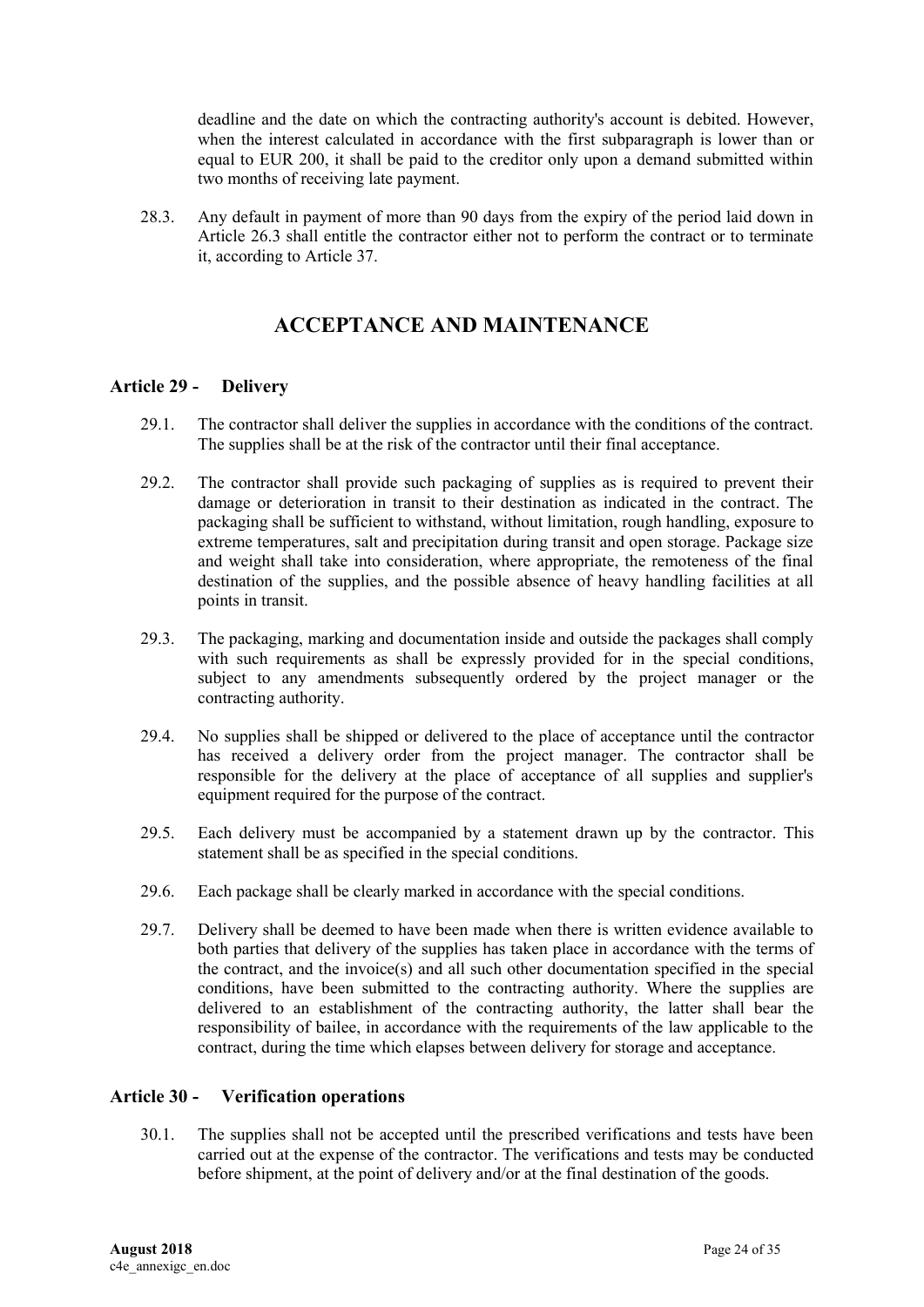- 30.2. The project manager shall, during the progress of the delivery of the supplies and before the supplies are taken over, have the power to order or decide:
	- a) the removal from the place of acceptance, within such time or times as may be specified in the order, of any supplies which, in the opinion of the project manager, are not in accordance with the contract;
	- b) their replacement with proper and suitable supplies;
	- c) the removal and proper re-installation, notwithstanding any previous test thereof or of any installation which in respect of materials, workmanship or design for which the contractor is responsible, is not, in the opinion of the project manager, in accordance with the contract;
	- d) that any work done or goods supplied or materials used by the contractor is or are not in accordance with the contract, or that the supplies or any portion thereof do not fulfil the requirements of the contract.
- 30.3. The contractor shall, with all speed and at its own expense, make good the defects so specified. If the contractor does not comply with such order, the contracting authority shall be entitled to employ other persons to carry out the orders and all expenses consequent thereon or incidental thereto shall be deducted by the contracting authority from any monies due or which may become due to the contractor.
- 30.4. Supplies which are not of the required quality shall be rejected. A special mark may be applied to the rejected supplies. This shall not be such as to alter them or affect their commercial value. Rejected supplies shall be removed by the contractor from the place of acceptance, if the project manager so requires, within a period which the project manager shall specify, failing which they shall be removed as of right at the expense and risk of the contractor. Any works incorporating rejected materials shall be rejected.
- 30.5. The provisions of Article 30 shall not affect the right of the contracting authority to claim under Article 21, nor shall it in any way release the contractor from any warranty or other obligations under the contract.

### <span id="page-24-0"></span>**Article 31 - Provisional acceptance**

- 31.1. The supplies shall be taken over by the contracting authority when they have been delivered in accordance with the contract, have satisfactorily passed the required tests, or have been commissioned as the case may be, and a certificate of provisional acceptance has been issued or is deemed to have been issued.
- 31.2. The contractor may apply, by notice to the project manager, for a certificate of provisional acceptance when supplies are ready for provisional acceptance. The project manager shall within 30 days of receipt of the contractor's application either:
	- issue the certificate of provisional acceptance to the contractor with a copy to the contracting authority stating, where appropriate, his reservations, and, inter alia, the date on which, in his opinion, the supplies were completed in accordance with the contract and ready for provisional acceptance; or
	- reject the application, giving his reasons and specifying the action which, in his opinion, is required of the contractor for the certificate to be issued.

The contracting authority's time limit for issuing the certificate of provisional acceptance to the contractor shall be considered included in the time limit for payments indicated in Article 26.3, unless otherwise specified in the special conditions.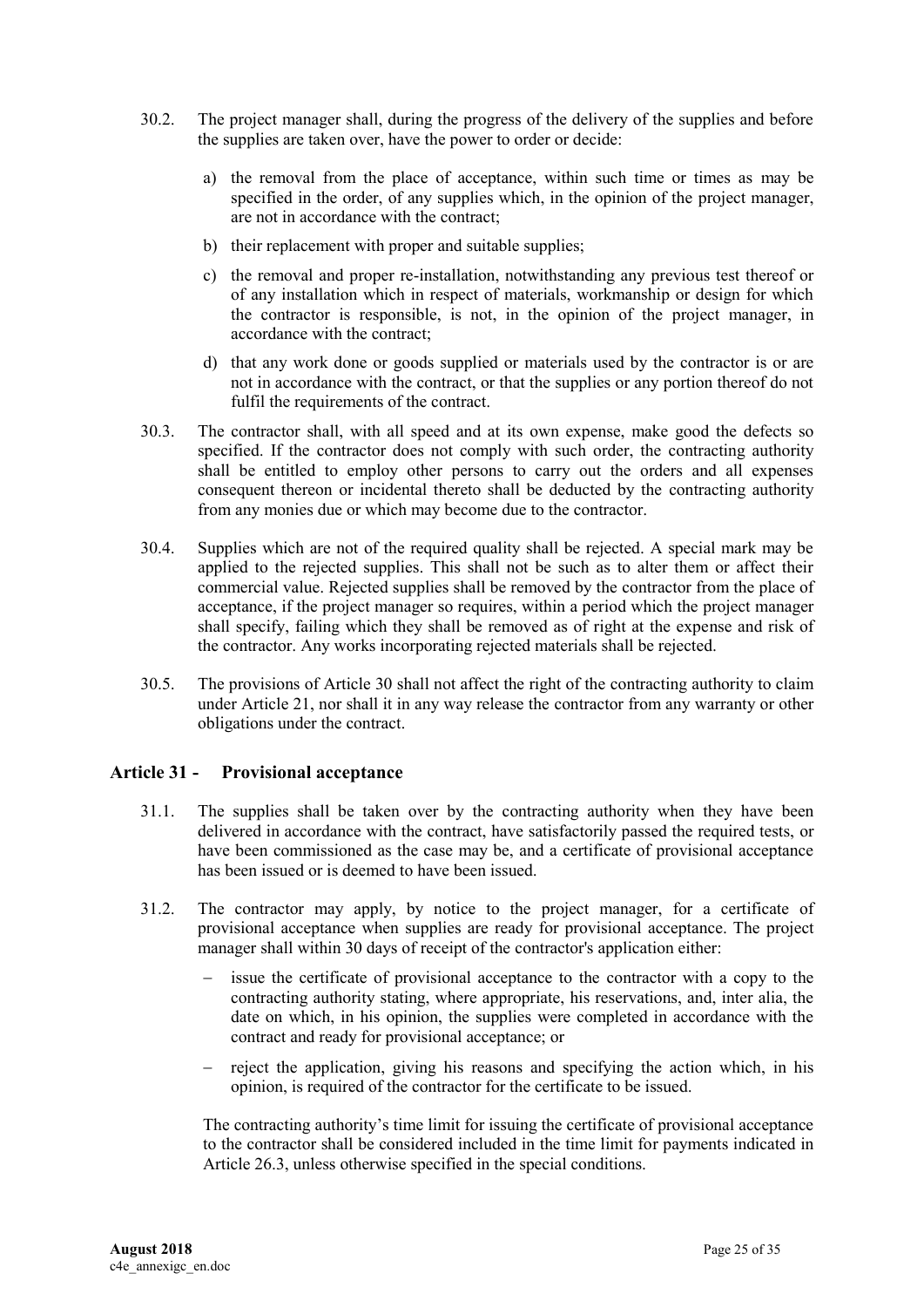- 31.3. Should exceptional circumstances make it impossible to proceed with the acceptance of the supplies during the period fixed for provisional or final acceptance, a statement certifying such impossibility shall be drawn up by the project manager after consultation, where possible, with the contractor. The certificate of acceptance or rejection shall be drawn up within 30 days following the date on which such impossibility ceases to exist. The contractor shall not invoke these circumstances in order to avoid the obligation of presenting the supplies in a state suitable for acceptance.
- 31.4. If the project manager fails either to issue the certificate of provisional acceptance or to reject the supplies within the period of 30 days, it shall be deemed to have issued the certificate on the last day of that period, except where the certificate of provisional acceptance is deemed to constitute a certificate of final acceptance. In this case, Article 34.2 below does not apply. If the supplies are divided by the contract into lots, the contractor shall be entitled to apply for separate certificates for each of the lots.
- 31.5. In case of partial delivery, the contracting authority reserves the right to give partial provisional acceptance.
- 31.6. Upon provisional acceptance of the supplies, the contractor shall dismantle and remove temporary structures as well as materials no longer required for use in connection with the implementation of the contract. It shall also remove any litter or obstruction and redress any change in the condition of the place of acceptance as required by the contract.
- 31.7. Immediately after provisional acceptance, the contracting authority may make use of all the supplies delivered.

### <span id="page-25-0"></span>**Article 32 - Warranty obligations**

- 32.1. The contractor shall warrant that the supplies are new, unused, of the most recent models and incorporate all recent improvements in design and materials, unless otherwise provided in the contract. The contractor shall further warrant that all supplies shall have no defect arising from design, materials or workmanship, except insofar as the design or materials are required by the specifications, or from any act or omission, that may develop under use of the supplies in the conditions obtaining in the country of the contracting authority.
- 32.2. The contractor shall be responsible for making good any defect in, or damage to, any part of the supplies which may appear or occur during the warranty period and which:
	- a) results from the use of defective materials, faulty workmanship or design of the contractor; and/or
	- b) results from any act or omission of the contractor during the warranty period; and/or
	- c) appears in the course of an inspection made by, or on behalf of, the contracting cuthority.
- 32.3. The contractor shall at its own cost make good the defect or damage as soon as practicable. The warranty period for all items replaced or repaired shall recommence from the date when the replacement or repair was made to the satisfaction of the project manager. If the contract provides for partial acceptance, the warranty period shall be extended only for the part of the supplies affected by the replacement or repair.
- 32.4. If any such defect appears or such damage occurs during the warranty period, the contracting authority or the project manager shall notify the contractor. If the contractor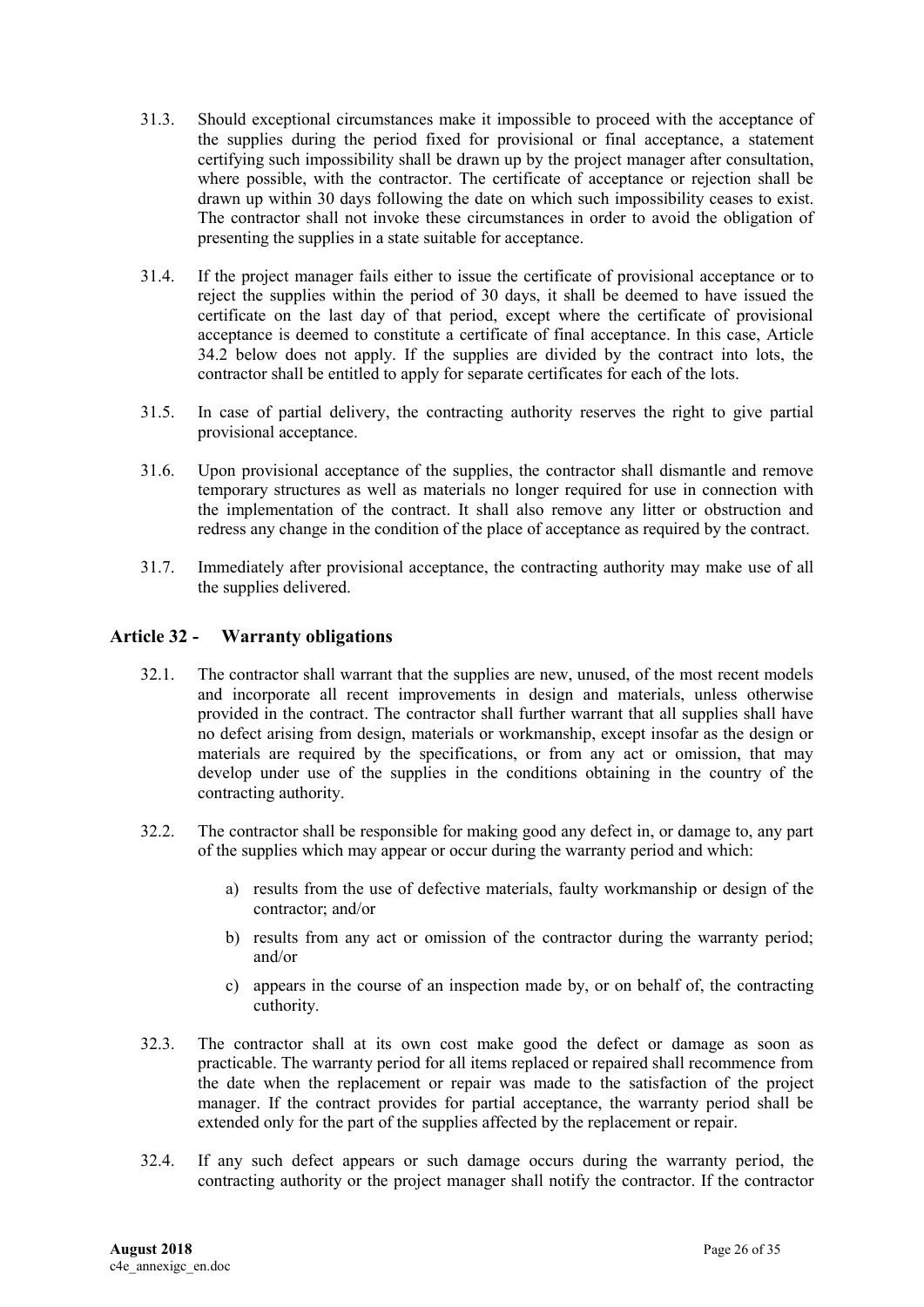fails to remedy a defect or damage within the time limit stipulated in the notification, the contracting authority may:

- a) remedy the defect or the damage itself, or employ someone else to carry out the tasks at the contractor's risk and cost, in which case the costs incurred by the contracting authority shall be deducted from monies due to or from guarantees held against the contractor or from both; or
- b) terminate the contract.
- 32.5. In case of emergency, where the contractor cannot be reached immediately or, having been reached, is unable to take the measures required, the contracting authority or the project manager may have the tasks carried out at the expense of the contractor. The contracting authority or the project manager shall as soon as practicable inform the contractor of the action taken.
- 32.6. The warranty obligations shall be stipulated in the special conditions and technical specifications.
- 32.7. Save where otherwise provided in the special conditions, the duration of the warranty period shall be 365 days. The warranty period shall commence on the date of provisional acceptance and may recommence in accordance with Article 32.3.

### <span id="page-26-0"></span>**Article 33 - After-sales service**

- 33.1. An after-sales service, if required by the contract, shall be provided in accordance with the details stipulated in the special conditions. The contractor shall undertake to carry out or have carried out the maintenance and repair of supplies and to provide a rapid supply of spare parts. The special conditions may specify that the contractor must provide any or all of the following materials, notifications and documents pertaining to spare parts manufactured or distributed by the contractor:
	- a) such spare parts as the contracting authority may choose to purchase from the contractor, it being understood that this choice shall not release the contractor from any warranty obligations under the contract;
	- b) in the event of termination of production of the spare parts, advance notification to the contracting authority to allow it to procure the parts required and, following such termination, provision at no cost to the contracting authority of the blueprints, drawings and specifications of the spare parts, if and when requested.

### <span id="page-26-1"></span>**Article 34 - Final acceptance**

- 34.1. Upon expiry of the warranty period, or where there is more than one such period, upon expiry of the latest period, and when all defects or damage have been rectified, the project manager shall issue the contractor a final acceptance certificate and a copy thereof to the contracting authority, stating the date on which the contractor completed its obligations under the contract to the project manager's satisfaction. The final acceptance certificate shall be issued by the project manager within 30 days after the expiration of the warranty period or as soon as any repairs ordered under Article 32 have been completed to the satisfaction of the project manager.
- 34.2. The contract shall not be considered to have been performed in full until the final acceptance certificate has been signed or is deemed to have been signed by the project manager.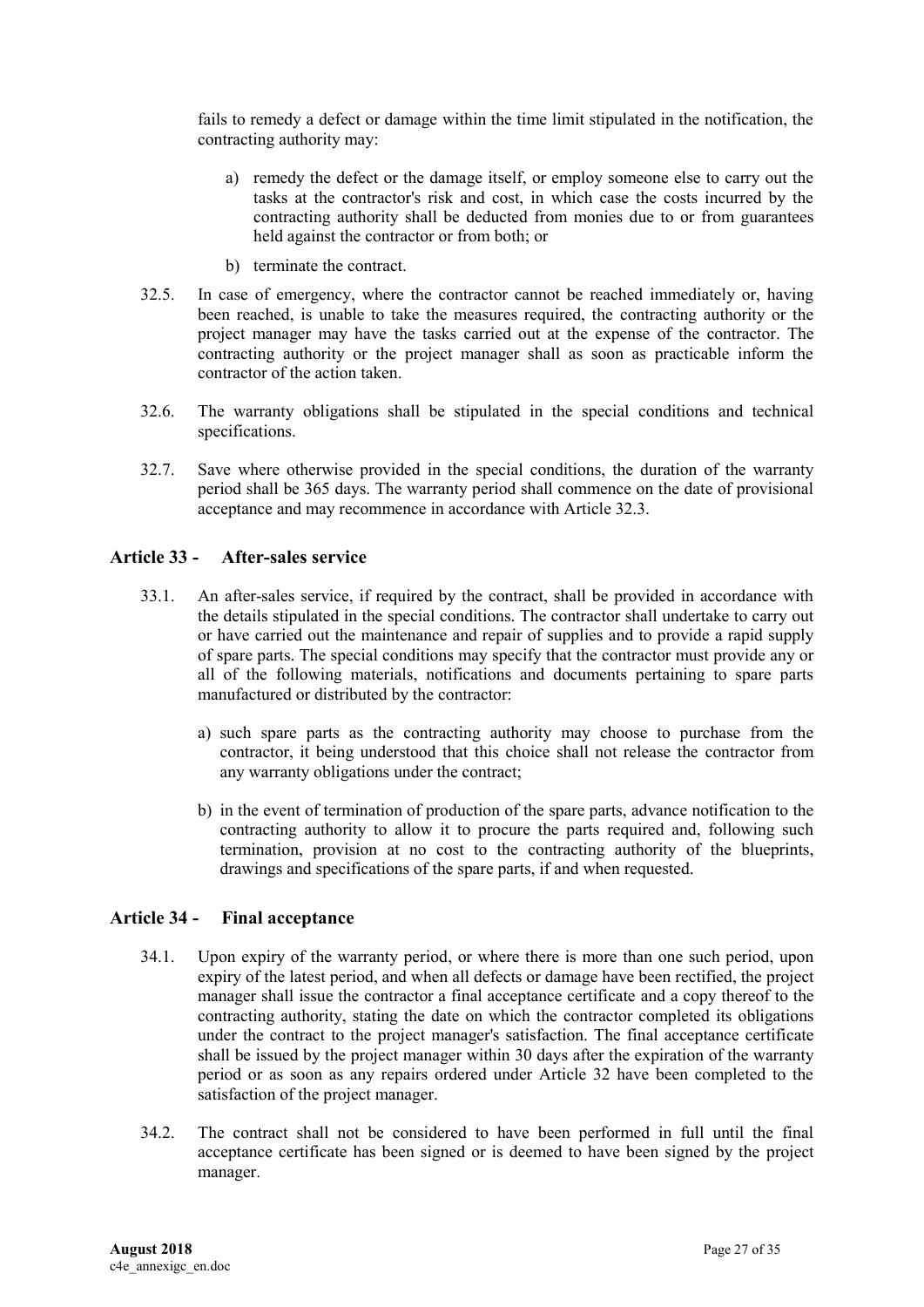34.3. Notwithstanding the issue of the final acceptance certificate, the contractor and the contracting authority shall remain liable for the fulfilment of any obligation incurred under the contract prior to the issue of the final acceptance certificate which remains unperformed at the time that final acceptance certificate is issued. The nature and extent of any such obligation shall be determined by reference to the provisions of the contract.

## **BREACH OF CONTRACT AND TERMINATION**

#### <span id="page-27-1"></span><span id="page-27-0"></span>**Article 35 - Breach of contract**

- 35.1. Either party commits a breach of contract where it fails to perform its obligations in accordance with the provisions of the contract.
- 35.2. Where a breach of contract occurs, the party injured by the breach is entitled to the following remedies:
	- a) damages; and/or
	- b) termination of the contract.
- 35.3. Damages may be either:
	- a) general damages; or
	- b) liquidated damages.
- 35.4. Should the contractor fail to perform any of its obligations in accordance with the provisions of the contract, the contracting authority is without prejudice to its right under Article 35.2, also entitled to the following remedies:
	- a) suspension of payments; and/or
	- b) reduction or recovery of payments in proportion to the failure's extent.
- 35.5. Where the contracting authority is entitled to damages, it may deduct such damages from any sums due to the contractor or call on the appropriate guarantee.
- 35.6. The contracting authority shall be entitled to compensation for any damage which comes to light after the contract is completed in accordance with the law governing the contract.

### <span id="page-27-2"></span>**Article 36 - Termination by the contracting authority**

- 36.1. The contracting authority may, at any time and with immediate effect, subject to Article 36.9, terminate the contract, except as provided for under Article 36.2.
- 36.2. Subject to any other provision of these general conditions, the contracting authority may, by giving seven day notice to the contractor, terminate the contract in any of the following cases where:
	- a) the contractor is in serious breach of contract for failure to perform its contractual obligations;
	- b) the contractor fails to comply within a reasonable time with the notice given by the project manager requiring it to make good the neglect or failure to perform its obligations under the contract which seriously affects the proper and timely implementation of the tasks;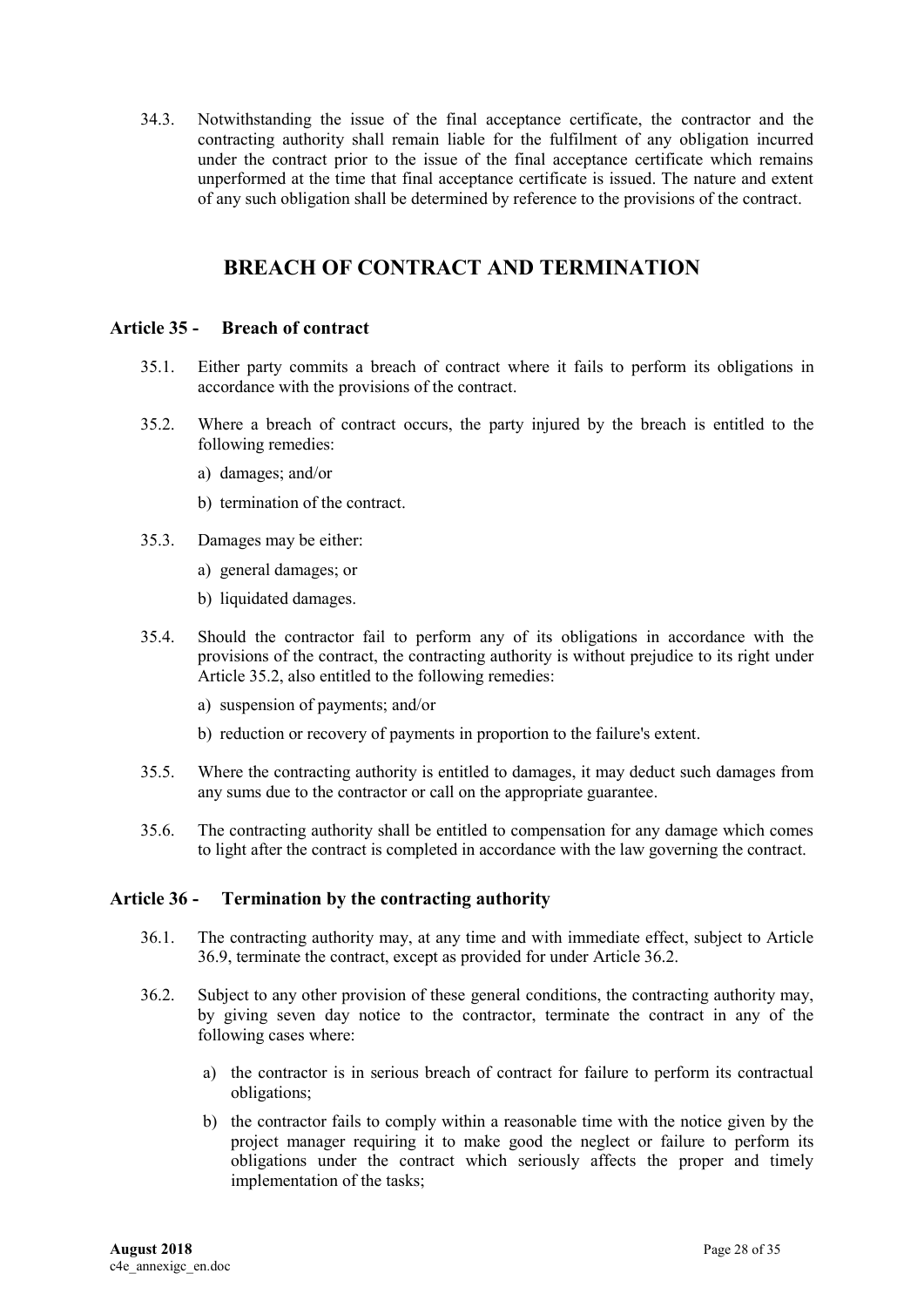- c) the contractor refuses or neglects to carry out any administrative orders given by the project manager;
- d) the contractor assigns the contract or subcontracts without the authorisation of the contracting authority;
- e) the contractor is bankrupt, subject to insolvency or winding up procedures, is having its assets administered by a liquidator or by the courts, has entered into an arrangement with creditors, has suspended business activities, or is in any analogous situation arising from a similar procedure provided for under national law or regulations;
- f) any organisational modification occurs involving a change in the legal personality, nature or control of the contractor, unless such modification is recorded in an addendum to the contract;
- g) any other legal disability hindering performance of the contract occurs;
- h) the contractor fails to provide the required guarantees or insurance, or the person providing the earlier guarantee or insurance is not able to abide by its commitments;
- i) the contractor has been guilty of grave professional misconduct proven by any means which the contracting authority can justify;
- j) it has been established by a final judgment or a final administrative decision or by proof in possession of the contracting authority that the contractor has been guilty of fraud, corruption, involvement in a criminal organisation, money laundering or terrorist financing, terrorist related offences, child labour or other forms of trafficking in human beings or circumventing fiscal, social or any other applicable legal obligations, including through the creation of an entity for this purpose;
- k) the contractor, in the performance of another contract financed by the EU budget/EDF funds has been declared to be in serious breach of contract, which has led to its early termination or the application of liquidated damages or other contractual penalties or which has been discovered following checks, audits or investigations by the European Commission, the contracting authority, OLAF or the Court of Auditors;
- l) after the award of the contract, the award procedure or the performance of the contract proves to have been subject to breach of obligations, irregularities or fraud;
- m) the award procedure or the performance of another contract financed by the EU budget/EDF funds proves to have been subject to breach of obligations, irregularities or fraud which are likely to affect the performance of the present contract;
- n) the contractor fails to perform its obligation in accordance with Article 9a and Article 9b;
- o) the contractor fails to comply with its obligation in accordance with Article 10.

The cases of termination under points (e), (i), (i), (l), (m) and (n) may refer also to persons who are members of the administrative, management or supervisory body of the contractor and/or to persons having powers of representation, decision or control with regard to the contractor.

The cases of termination under points (a), (e), (f), (g), (i), (j), (k), (l), (m) and (n) may refer also to persons jointly and severally liable for the performance of the contract.

The cases under points (e), (i), (j), (k), (l), (m) and (n) may refer also to subcontractors.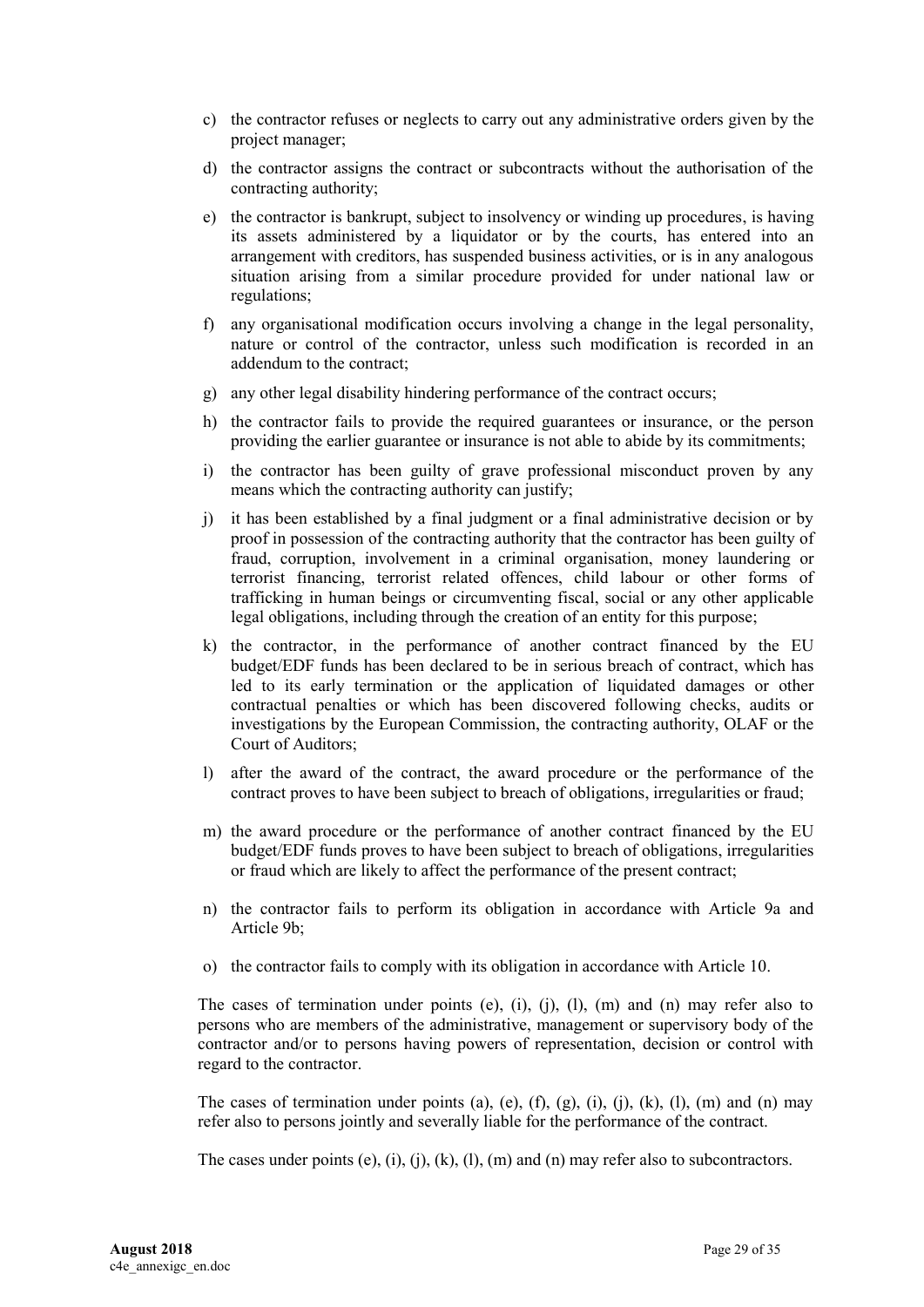- 36.3. Termination shall be without prejudice to any other rights or powers under the contract of the contracting authority and the contractor. The contracting authority may, thereafter, conclude any other contract with a third party, at the contractor's own expense. The contractor's liability for delay in completion shall immediately cease when the contracting authority terminates the contract without prejudice to any liability thereunder that may already have arisen.
- 36.4. Upon termination of the contract or when it has received notice thereof, the contractor shall take immediate steps to bring the implementation of the tasks to a close in a prompt and orderly manner and to reduce expenditure to a minimum.
- 36.5. The project manager shall, as soon as possible after termination, certify the value of the supplies and all sums due to the contractor as at the date of termination.
- 36.6. In the event of termination, the project manager shall, as soon as possible and in the presence of the contractor or his representatives or having duly summoned them, draw up a report on the supplies delivered and the incidental siting or installation performed and take an inventory of the materials supplied and unused. A statement shall also be drawn up of monies due to the contractor and of monies owed by the contractor to the contracting authority as at the date of termination of the contract.
- 36.7. The contracting authority shall not be obliged to make any further payments to the contractor until the supplies are completed. After the supplies are completed, the contracting authority shall recover from the contractor the extra costs, if any, of providing the supplies, or shall pay any balance still due to the contractor.
- 36.8. If the contracting authority terminates the contract pursuant to Article 36.2, it shall, in addition to the extra costs for completion of the contract and without prejudice to its other remedies under the contract, be entitled to recover from the contractor any loss it has suffered up to the value of the supply unless otherwise provided for in the special conditions.
- 36.9. Where the termination is not due to an act or omission of the contractor, force majeure or other circumstances beyond the control of the contracting authority, the contractor shall be entitled to claim in addition to sums owed to it for work already performed, an indemnity for loss suffered.
- 36.10. This contract shall be automatically terminated if it has not given rise to any payment in the two years following its signing by both parties.

### <span id="page-29-0"></span>**Article 37 - Termination by the contractor**

- 37.1. The contractor may, by giving 14 days' notice to the contracting authority, terminate the contract if the contracting authority:
	- fails to pay the contractor the amounts due under any certificate issued by the project manager after the expiry of the time limit stated in Article 28.3; or
	- consistently fails to meet its obligations after repeated reminders; or
	- suspends the delivery of the supplies, or any part thereof, for more than 180 days, for reasons not specified in the contract or not attributable to the contractor's breach or default.
- 37.2. Such termination shall be without prejudice to any other rights of the contracting authority or the contractor acquired under the contract.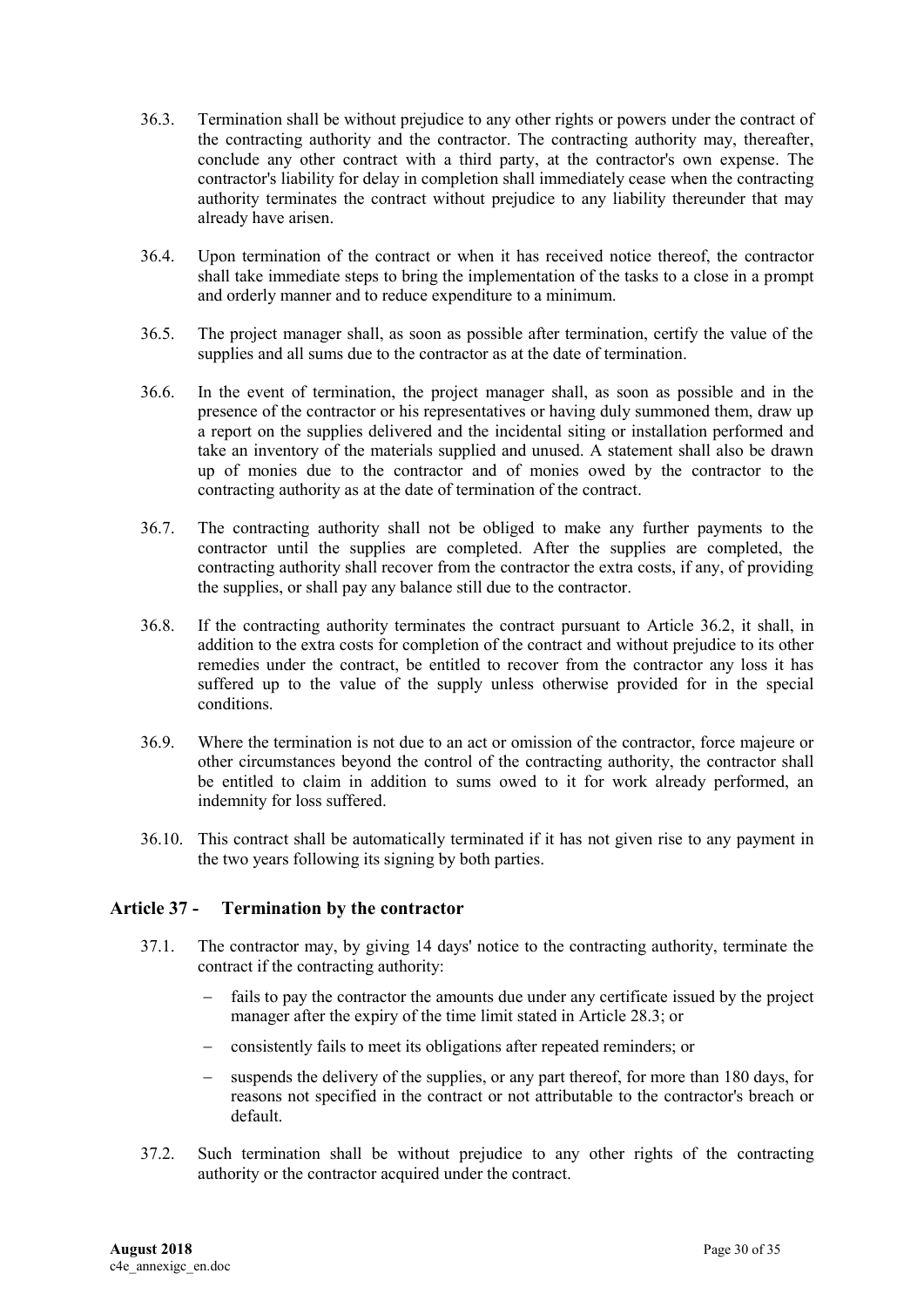37.3. In the event of such termination, the contracting authority shall pay the contractor for any loss or damage the contractor may have suffered.

### <span id="page-30-0"></span>**Article 38 - Force majeure**

- 38.1. Neither party shall be considered to be in default or in breach of its obligations under the contract if the performance of such obligations is prevented by any circumstances of *force majeure* which arises after the date of notification of award or the date when the contract becomes effective
- 38.2. The term *force majeure*, as used herein covers any unforeseeable events, not within the control of either party and which by the exercise of due diligence neither party is able to overcome such as acts of God, strikes, lock-outs or other industrial disturbances, acts of the public enemy, wars whether declared or not, blockades, insurrection, riots, epidemics, landslides, earthquakes, storms, lightning, floods, washouts, civil disturbances, explosions. A decision of the European Union to suspend the cooperation with the partner country is considered to be a case of force majeure when it implies suspension of funding this contract.
- 38.3. Notwithstanding the provisions of Articles 21 and 36, the contractor shall not be liable to forfeiture of its performance guarantee, liquidated damages or termination for default if, and to the extent that, its delay in performance or other failure to perform its obligations under the contract is the result of an event of *force majeure*. The contracting authority shall similarly not be liable, notwithstanding the provisions of Articles 28 and 37, for the payment of interest on delayed payments, for non-performance or for termination by the contractor for default if, and to the extent that, the contracting authority's delay or other failure to perform its obligations is the result of *force majeure*.
- 38.4. If either party considers that any circumstances of *force majeure* have occurred which may affect performance of its obligations, it shall promptly notify the other party and the project manager, giving details of the nature, the probable duration and the likely effect of the circumstances. Unless otherwise directed by the project manager in writing, the contractor shall continue to perform its obligations under the contract as far as is reasonably practicable, and shall seek all reasonable alternative means for performance of its obligations which are not prevented by the *force majeure* event. The contractor shall not put into effect alternative means unless directed so to do by the project manager.
- 38.5. If the contractor incurs additional costs in complying with the project manager's directions or using alternative means under Article 38.4, the amount thereof shall be certified by the project manager.
- 38.6. If circumstances of *force majeure* have occurred and continue for a period of 180 days then, notwithstanding any extension of time for completion of the contract that the contractor may by reason thereof have been granted, either party shall be entitled to serve upon the other with 30 days' notice to terminate the contract. If, at the expiry of the period of 30 days, the situation of *force majeure* persists, the contract shall be terminated and, in consequence thereof under the law governing the contract, the parties shall be released from further performance of the contract.

#### <span id="page-30-1"></span>**Article 39 - Decease**

39.1. Where the contractor is a natural person, the contract shall be automatically terminated if that person dies. However, the contracting authority shall examine any proposal made by the heirs or beneficiaries if they have notified their wish to continue the contract.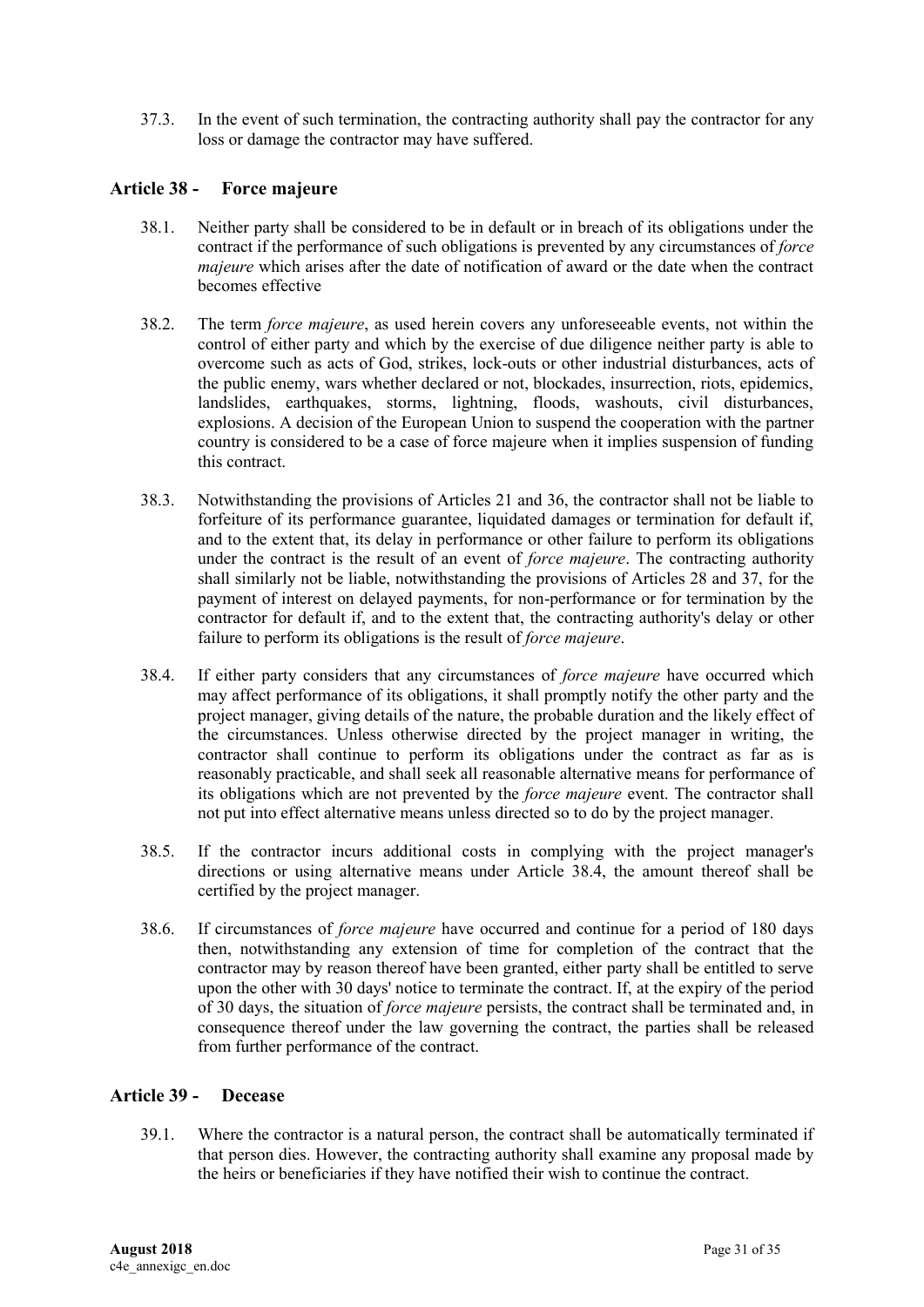- 39.2. Where the contractor consists of a number of natural persons and one or more of them die, a report shall be agreed between the parties on the progress of the contract, and the contracting authority shall decide whether to terminate or continue the contract in accordance with the undertaking given by the survivors and by the heirs or beneficiaries, as the case may be.
- 39.3. In the cases provided for in Articles 39.1 and 39.2, persons offering to continue to perform the contract shall notify the contracting authority thereof within 15 days of the date of decease. The decision of the contracting authority shall be notified to those concerned within 30 days of receipt of such proposal.
- 39.4. Such persons shall be jointly and severally liable for the proper performance of the contract to the same extent as the deceased contractor. Continuation of the contract shall be subject to the rules relating to establishment of any guarantee provided for in the contract.

# <span id="page-31-0"></span>**SETTLEMENT OF DISPUTES AND APPLICABLE LAW**

### <span id="page-31-1"></span>**Article 40 - Settlement of disputes**

- 40.1. The parties shall make every effort to settle amicably any dispute relating to the contract which may arise between them.
- 40.2. Once a dispute has arisen, a party shall notify the other party of the dispute, stating its position on the dispute and any solution which it envisages, and requesting an amicable settlement. The other party shall respond to this request for amicable settlement within 30 days, stating its position on the dispute. Unless the parties agree otherwise, the maximum time period laid down for reaching an amicable settlement shall be 120 days from the date of the notification requesting such a procedure. Should a party not agree to the other party's request for amicable settlement, should a party not respond in time to that request or should no amicable settlement be reached within the maximum time period, the amicable settlement procedure is considered to have failed.
- 40.3. In the absence of an amicable settlement, a party may notify the other party requesting a settlement through conciliation by a third person. If the European Commission is not a party to the contract, it may accept to intervene as conciliator. The other party shall respond to the request for conciliation within 30 days. Unless the parties agree otherwise, the maximum time period laid down for reaching a settlement through conciliation shall be 120 days from the notification requesting such a procedure. Should a party not agree to the other party's request for conciliation, should a party not respond in time to that request or should no settlement be reached within the maximum time period, the conciliation procedure is considered to have failed.
- 40.4. If the amicable settlement procedure and, if so requested, the conciliation procedure fails, each party may refer the dispute to either the decision of a national jurisdiction or arbitration, as specified in the special conditions.

### <span id="page-31-2"></span>**Article 41 - Applicable law**

41.1. This contract shall be governed by the law of the country of the contracting authority or, where the contracting authority is the European Commission, by the applicable European Union law complemented where necessary by the law of Belgium.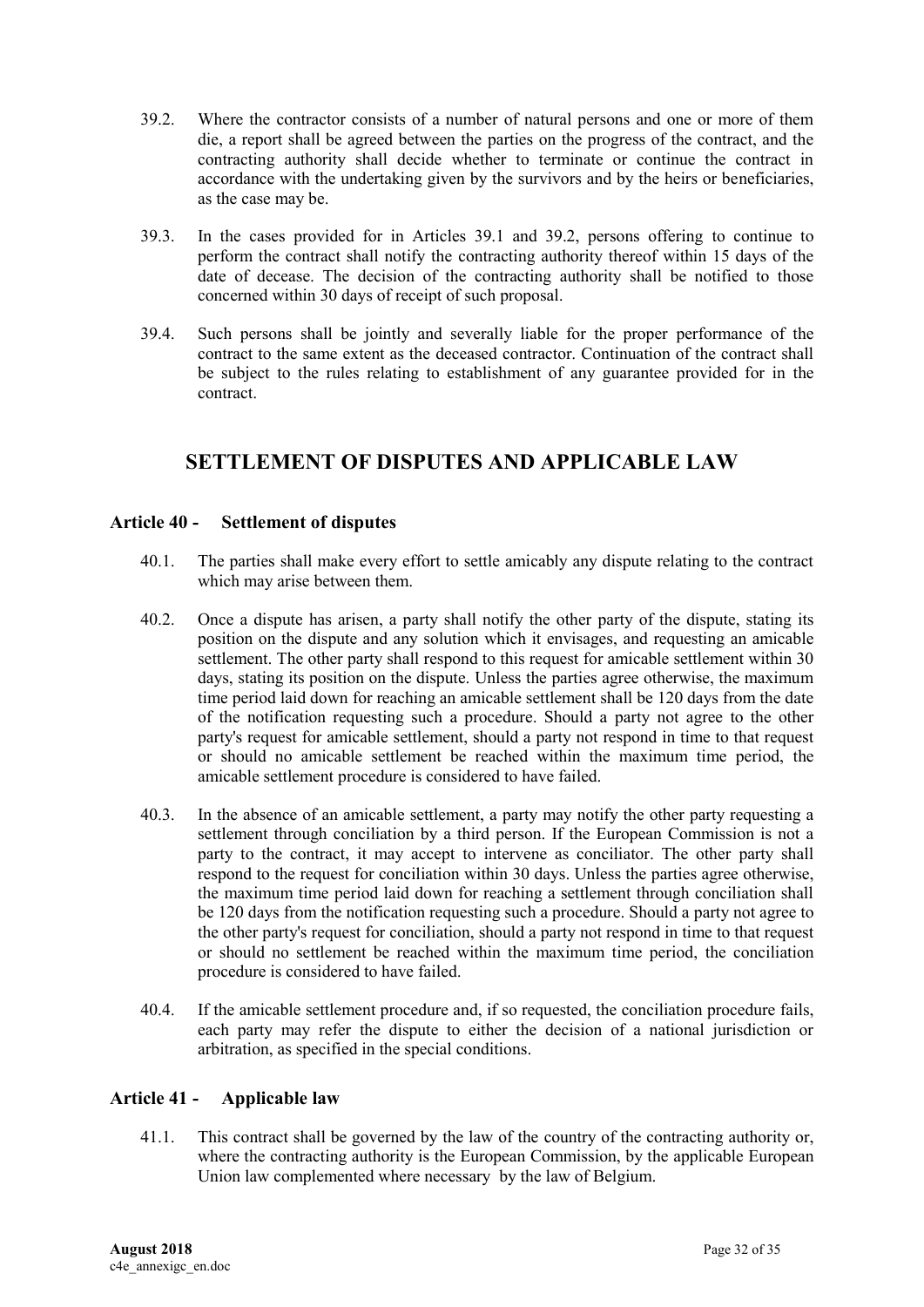## **FINAL PROVISIONS**

#### <span id="page-32-1"></span><span id="page-32-0"></span>**Article 42 - Administrative sanctions**

- 42.1. Without prejudice to the application of other remedies laid down in the contract, a sanction of exclusion from all contracts and grants financed by the EU, may be imposed, after an adversarial procedure in line with the applicable Financial Regulation,, upon the contractor who, in particular,
	- a) is guilty of grave professional misconduct, has committed irregularities or has shown significant deficiencies in complying with the main obligations in the performance of the contract or has been circumventing fiscal, social or any other applicable obligations, including through the creation of an entity for this purpose. The duration of the exclusion shall not exceed the duration set by final judgement or final administrative decision or, in the absence thereof, three years;
	- b) is guilty of fraud, corruption, participation in a criminal organisation, money laundering, terrorist-related offences, child labour or trafficking in human beings. The duration of the exclusion shall not exceed the duration set by final judgement or final administrative decision or, in the absence thereof, five years;
- 42.2. In the situations mentioned in Article 42.1, in addition or in alternative to the sanction of exclusion, the contractor may also be subject to financial penalties up to10% of the total contract price.
- 42.3. Where the contracting authority is entitled to impose financial penalties, it may deduct such financial penalties from any sums due to the contractor or call on the appropriate guarantee.
- 42.4. The decision to impose administrative sanctions may be published on a dedicated internet-site, explicitly naming the contractor.

#### <span id="page-32-2"></span>**Article 43 - Verifications, checks and audits by European Union bodies**

- 43.1. The contractor shall allow the European Commission, the European Anti-Fraud Office and the European Court of Auditors to verify, by examining the documents and to make copies thereof or by means of on-the-spot checks, including checks of documents (original or copies), the implementation of the contract. In order to carry out these verifications and audits, the EU bodies mentioned above shall be allowed to conduct a full audit, if necessary, on the basis of supporting documents for the accounts, accounting documents and any other document relevant to the financing of the project. The contractor shall ensure that on-the-spot accesses is available at all reasonable times, notably at the contractor's offices, to its computer data, to its accounting data and to all the information needed to carry out the audits, including information on individual salaries of persons involved in the project. The contractor shall ensure that the information is readily available at the moment of the audit and, if so requested, that data be handed over in an appropriate form. These inspections may take place up to 7 years after the final payment.
- 43.2. Furthermore, the contractor shall allow the European Anti-Fraud Office to carry out checks and verification on the spot in accordance with the procedures set out in the European Union legislation for the protection of the financial interests of the European Union against fraud and other irregularities.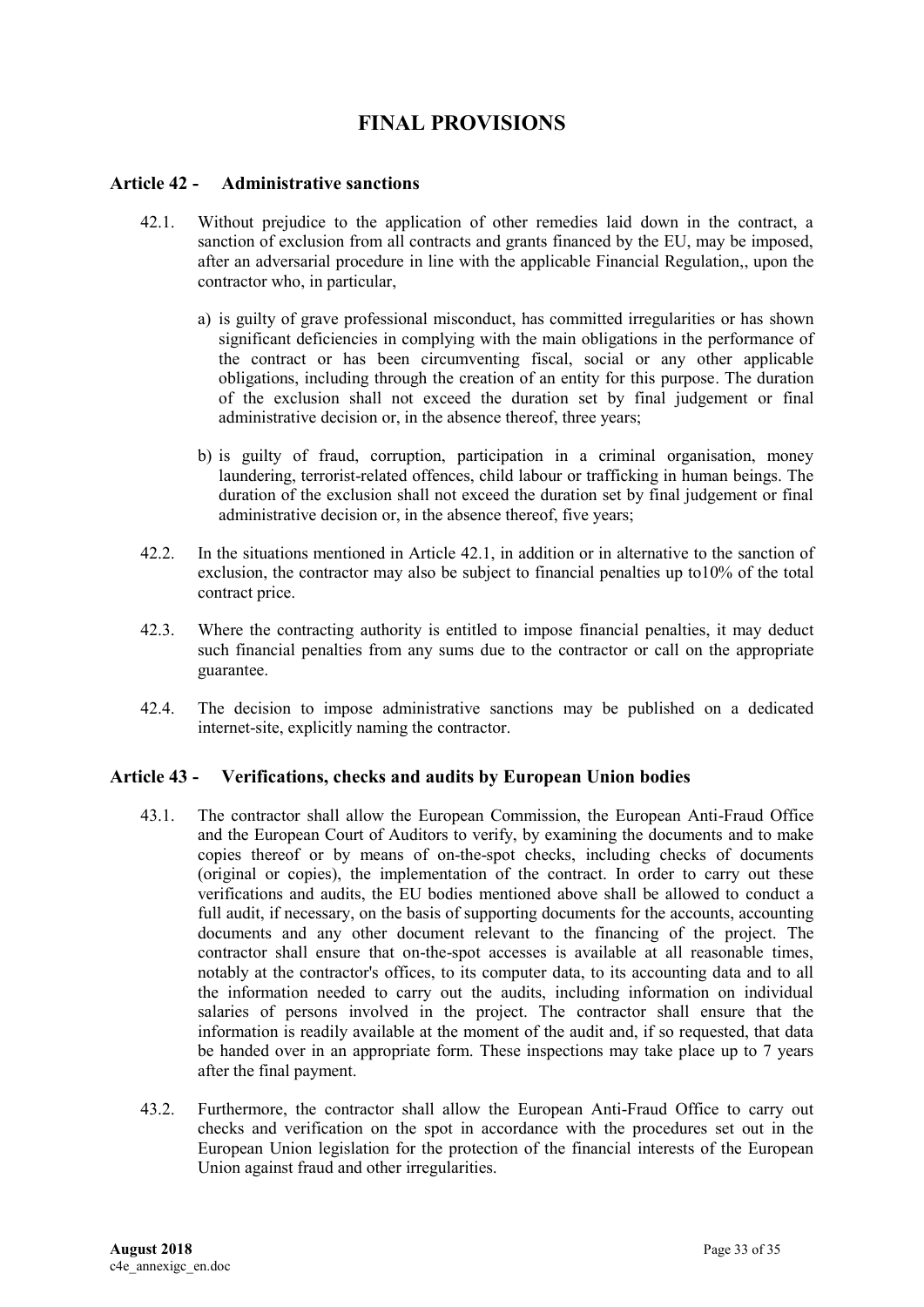- 43.3. To this end, the contractor undertakes to give appropriate access to staff or agents of the European Commission, of the European Anti-Fraud Office and of the European Court of Auditors to the sites and locations at which the contract is carried out, including its information systems, as well as all documents and databases concerning the technical and financial management of the project and to take all steps to facilitate their work. Access given to agents of the European Commission, European Anti-Fraud Office and the European Court of Auditors shall be on the basis of confidentiality with respect to third parties, without prejudice to the obligations of public law to which they are subject. Documents must be easily accessible and filed so as to facilitate their examination and the contractor must inform the contracting authority of their precise location.
- 43.4. The contractor guarantees that the rights of the European Commission, of the European Anti-Fraud Office and of the European Court of Auditors to carry out audits, checks and verification will be equally applicable, under the same conditions and according to the same rules as those set out in this Article, to any subcontractor or any other party benefiting from EU budget/EDF funds.
- 43.5. Failure to comply with the obligations set forth in Article 43.1 to 43.4 constitutes a case of serious breach of contract.

#### <span id="page-33-0"></span>**Article 44 - Data protection**

- 44.1. Any personal data included in the contract shall be processed pursuant to Regulation (EC) No 45/2001 on the protection of individuals with regard to the processing of personal data by the Community institutions and bodies and on the free movement of such data. The data shall be processed solely for the purposes of the performance, management and monitoring of the contract by the contracting authority without prejudice to possible transmission to the bodies charged with monitoring or inspection in application of EU law. The contractor shall have the right to access his/her personal data and to rectify any such data. Should the contractor have any queries concerning the processing of his/her personal data, s/he shall address them to the contracting authority. The contractor shall have right of recourse at any time to the European Data Protection Supervisor.
- 44.2. Where the contract requires processing personal data, the contractor may act only under the supervision of the data controller, in particular with regard to the purposes of processing, the categories of data which may be processed, the recipients of the data, and the means by which the data subject may exercise his/her rights.
- 44.3. The data shall be confidential within the meaning of Regulation (EC) No 45/2001 of the European Parliament and of the Council on the protection of individuals with regard to the processing of personal data by Community institutions and bodies and on the free movement of such data. The contractor shall limit access to the data to staff strictly needed to perform, manage and monitor the contract.
- 44.4. The contractor undertakes to adopt technical and organisational security measures to address the risks inherent in processing and in the nature of the personal data concerned in order to:
	- a) prevent any unauthorised person from having access to computer systems processing personal data, and especially:
		- aa) unauthorised reading, copying, alteration or removal of storage media;